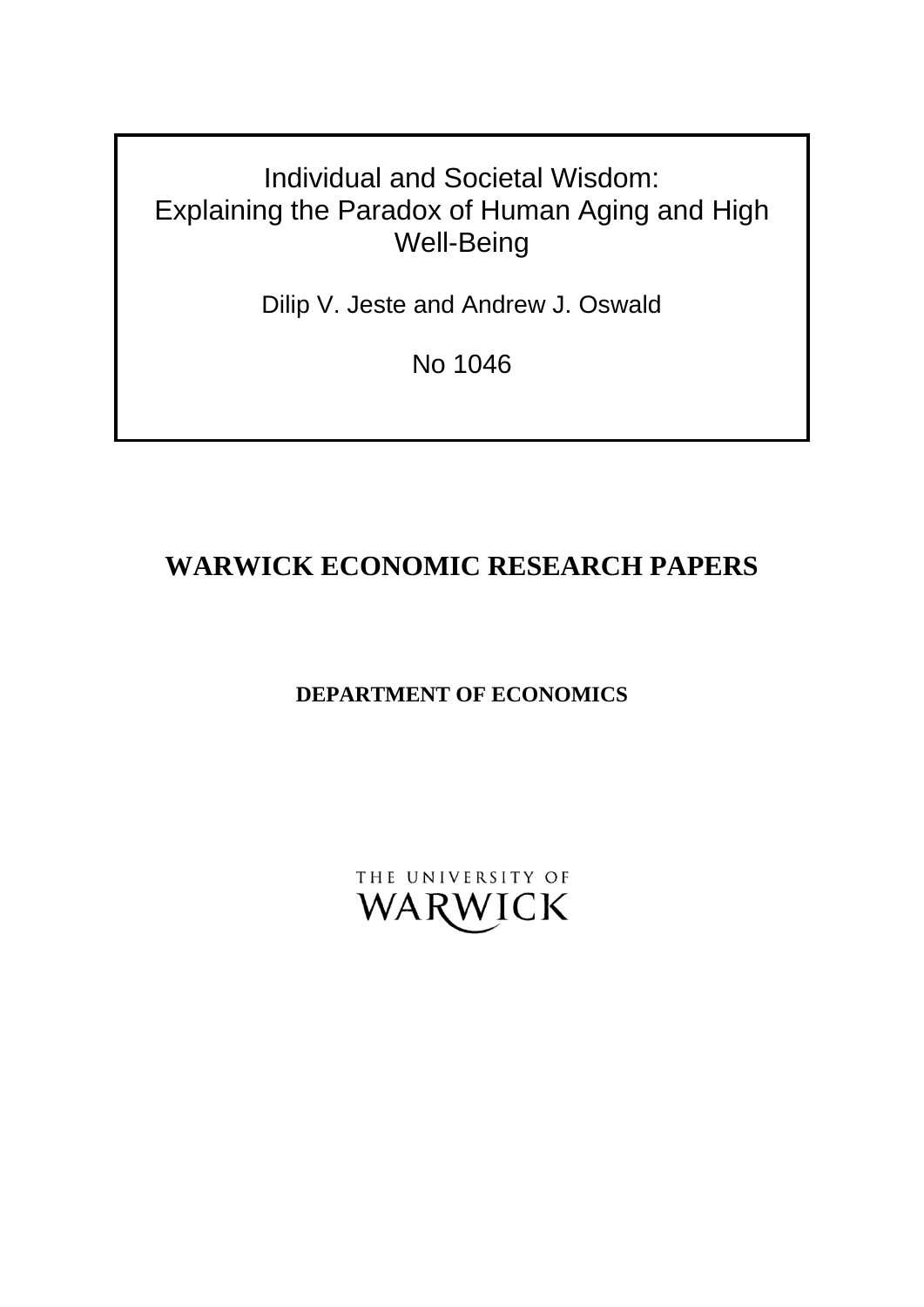Word Count: 5,244 Abstract: 250 References: 75

# **Individual and Societal Wisdom: Explaining the Paradox of Human Aging and High Well-Being**

**Dilip V. Jeste, MD** (1)

**Andrew J. Oswald, PhD** (2)

## **May 2014**

(1) University of California, San Diego (2) University of Warwick, UK; CAGE; and IZA

This work was supported, in part, by the National Institute on Aging T35 grant AG26757 and National Institute of Mental Health grant MH080002 and NCATS UL1RR031980, the CAGE Centre funded by the UK Economic and Social Research Council at the University of Warwick, and by the Sam and Rose Stein Institute for Research on Aging at the University of California, San Diego. The authors thank Maja Gawronska for her help with literature review, and Sandra Dorsey for her expert administrative assistance.

**Please address all correspondence to:**

Dilip V. Jeste, M.D. Estelle and Edgar Levi Chair in Aging Director, Sam and Rose Stein Institute for Research on Aging Distinguished Professor of Psychiatry and Neurosciences University of California, San Diego 9500 Gilman Drive, # 0664 San Diego, CA 92093 Tel: (858) 534-4020 Fax: (858) 534-5475 E-mail: [djeste@ucsd.edu](mailto:djeste@ucsd.edu)

*JEL codes: I31, D01, C18*

*Keywords: Life-cycle happiness, subjective well-being, wisdom, psychiatry, U shape*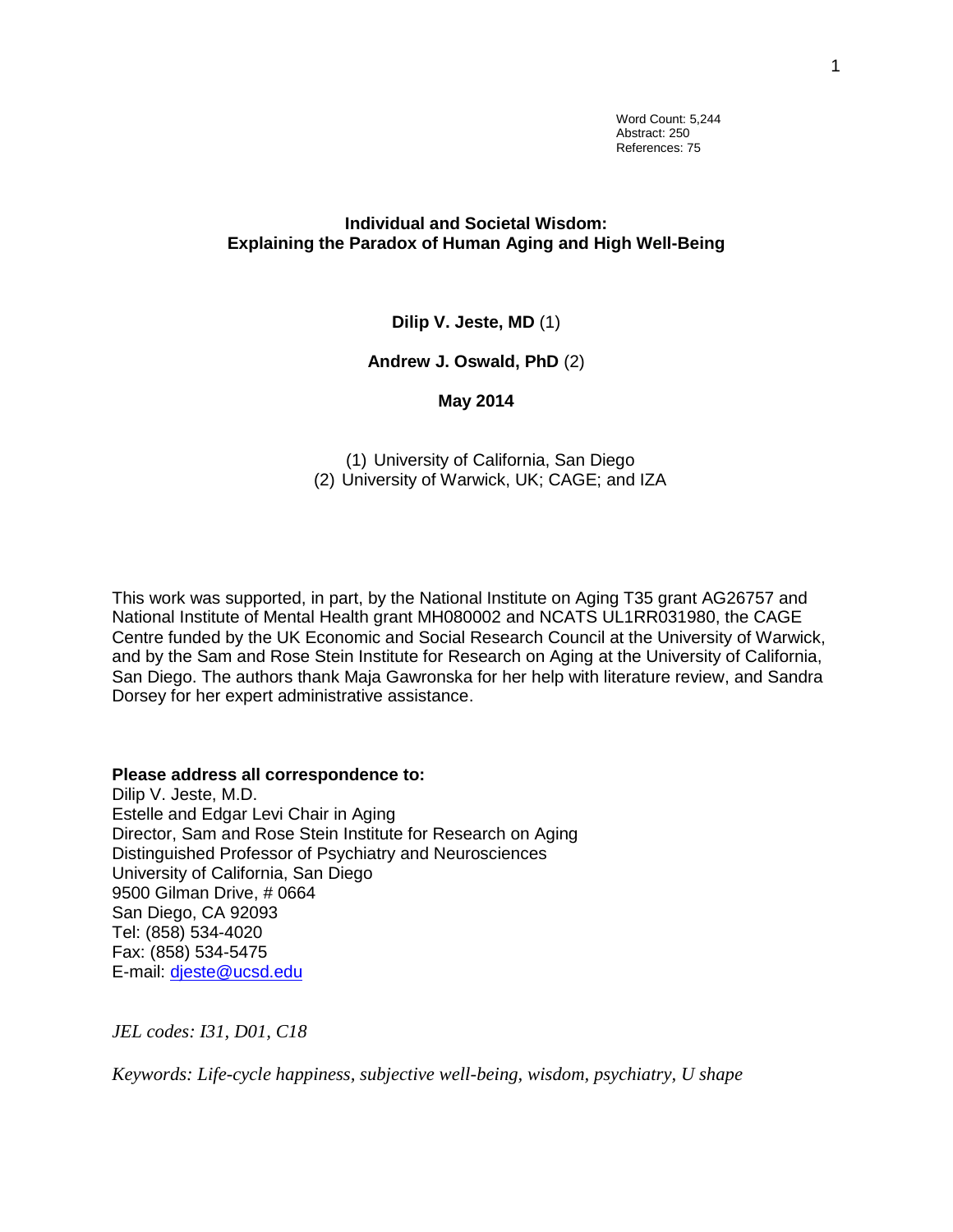#### **ABSTRACT**

**Objective:** Although human aging is characterized by loss of fertility and progressive decline in physical abilities, later life is associated with better psychological health and well-being. Furthermore, there has been an unprecedented increase in average lifespan over the past century without corresponding extensions of fertile and healthy age spans. We propose a possible explanation for these paradoxical phenomena.

**Method:** We reviewed the relevant literature on aging, well-being, and wisdom.

**Results:** An increase in specific components of individual wisdom in later life may make up for the loss of fertility as well as declining physical health. However, current data on the relationship between aging and individual wisdom are not consistent, and do not explain increased longevity in the general population during the past century. We propose that greater societal wisdom (including compassion) may account for the notable increase in average lifespan over the last century. Data in older adults with serious mental illnesses are limited, but suggest that many of them too experience improved psychosocial functioning, although their longevity has not yet increased, suggesting persistent stigma against mental illness and inadequate societal compassion.

**Conclusions:** Research should focus on the reasons for discrepant findings related to ageassociated changes in different components of individual wisdom; also, more work is needed on the construct of societal wisdom. Studies of wisdom and well-being are warranted in older people with serious mental illnesses, along with campaigns to enhance societal compassion for these disenfranchised individuals. Finally, effective interventions to enhance wisdom need to be developed and tested.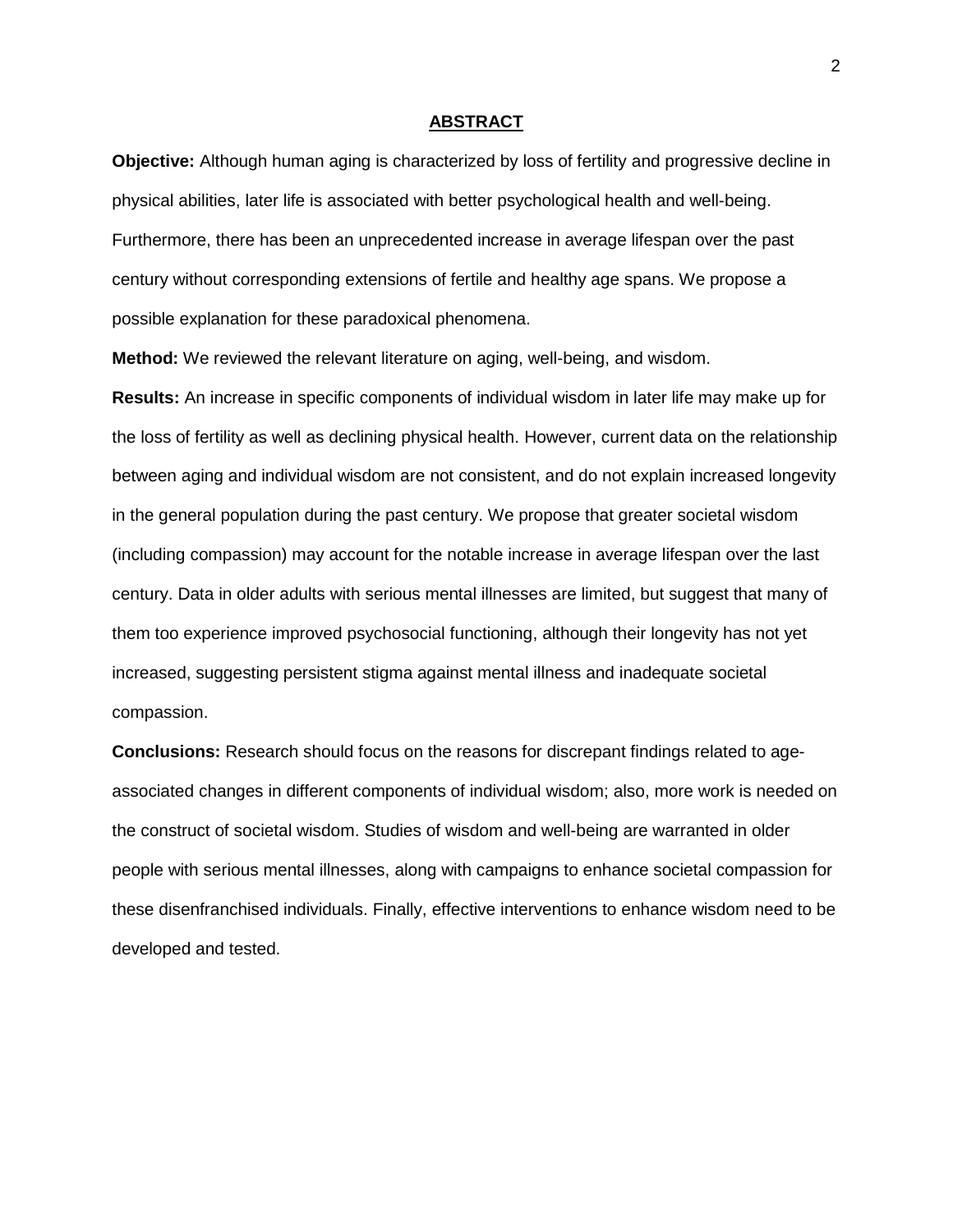#### **Introduction**

The unprecedented increase in average lifespan over the past century without corresponding expansion of fertility span or significant reduction in chronic disability in later life pose a challenge to the life-history theory of evolution, which posits that there is no reason for surviving beyond reproductive age (Williams, 1957). The average longevity at birth in the US increased from 49.2 years at the turn of the  $20<sup>th</sup>$  century to 78.7 years in 2012 (Shrestha, 2013). Whereas the initial increase in longevity was attributable to reduced infant and childhood mortality, the expansion of average lifespan since the World War II has been primarily due to older people with chronic illnesses living longer (Congressional Research Service, 2005). With the maximum reported lifespan being 122 years, humans not only live longer than other primates (Finch, 2012), but they also live perplexingly long after becoming unable to reproduce (Williams, 1957) in addition to being physically impaired.

Notably, age spans for fertility and for disease-free life have not shown a significant increase over this period. Thus, there is no good evidence to support a secular increase in the average age of menopause, which is around 50 years today. Classical Greek and Roman sources generally stated a menopausal age range of 40-60, while medieval sources most frequently cited age at menopause as 50 years (Amundsen & Diers, 1973). The data on male fertility with aging have been sparse, but there has been no documentation of an increase in fertility among aging men over the past century or beyond. The overall aging-associated morbidity and chronic disability have also not decreased significantly during recent times (Murray et al., 2013).

There is another puzzle about human aging: several new studies have found that older adults experience increased levels of psychological well-being (Blanchflower & Oswald, 2008; Jeste et al., 2013; Lang, Llewellyn, Hubbard, Langa, & Melzer, 2011; Stone, Schwartz, Broderick, & Deaton, 2010). In several of these studies, a U-shaped curve of well-being was reported – i.e., subjective feeling of well-being was high at the beginning of adult life, then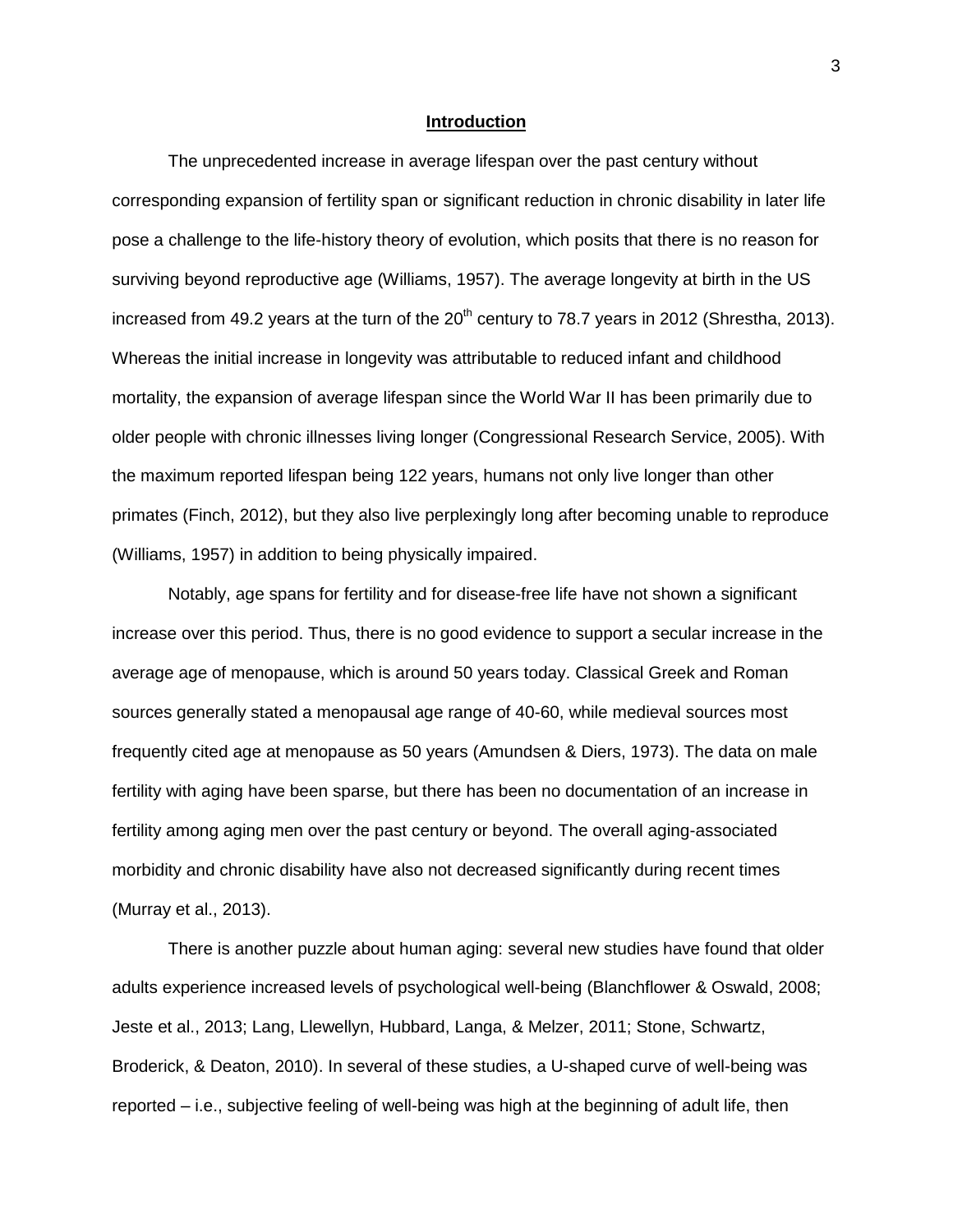seemed to decline progressively until it hit the rock bottom in middle age, producing the socalled mid-life crisis, but then appeared to start rising again such that the level of happiness around age 80 was similar to that around age 20. However, some other studies have reported findings inconsistent with a U-shaped curve of well-being (Charles, Reynolds, & Gatz, 2001; López Ulloa, Møller, & Sousa-Poza, 2013; Mroczek & Kolarz, 1998); the exact reasons for the differences in results are unclear. Nonetheless, a common finding across a number of investigations is that of better mental health and increased satisfaction with life during the second half of adult life. In a recent investigation, chronological age from 50 to 99 years correlated positively with self-rated successful aging, despite increasing physical disability (Jeste et al., 2013).

Older age is reportedly associated with a gradual change in attitude which includes greater acceptance of one's physical limitations, contentedness with past accomplishments, reduced preoccupation with peer pressure, and a more realistic appraisal of one's own strengths and limitations. Almeida (2005) noted that, compared with younger and mid-life adults, older adults perceived their stressors as less severe. Carstensen's socioemotional selectivity theory attributes the positivity observed in later life to the effects of a changing temporal horizon (Carstensen, Mikels, & Mather, 2006). In older age, with the growing awareness of limited time left in life, emotional satisfaction takes precedence over information pursuit (in contrast to younger adults).

Below, we seek to provide possible explanation for the paradox of aging – i.e., despite aging-associated loss of fertility and decline in physical health, subjective well-being and happiness increase after middle age, and additionally, there has been an unprecedented increase in average lifespan over the past century. We reviewed the relevant literature on aging, well-being, and wisdom; we also examined the limited available literature on aging and well-being in people with serious mental illnesses, specifically schizophrenia. We propose that, for older humans to survive, thrive, and be happy in old age notwithstanding aging-associated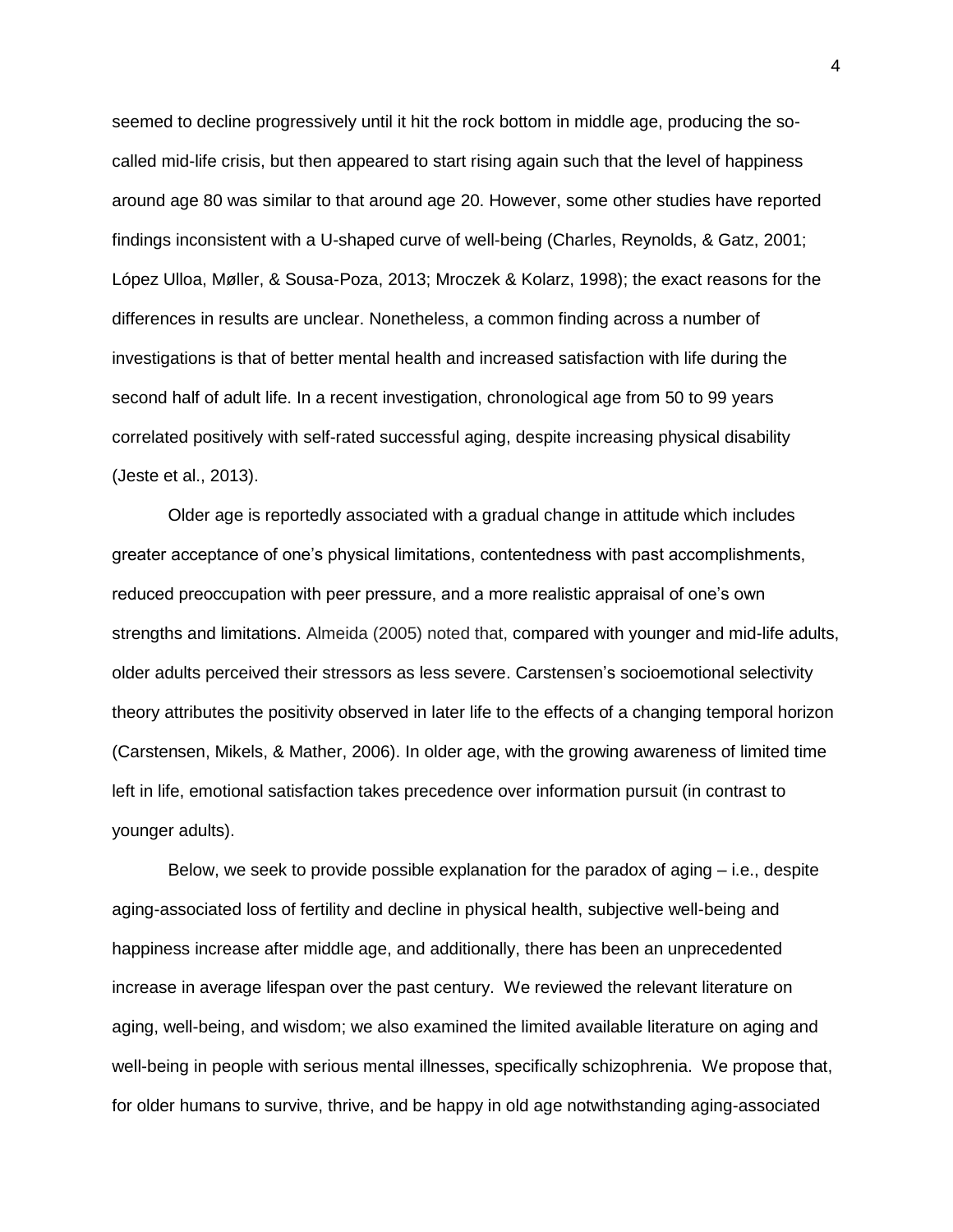losses, an increase in individual and societal wisdom is required. We present our rationale under 3 sections: (A) Individual Wisdom, (B) Societal Wisdom, and (C) Well-Being in Seriously Mentally Ill Individuals.

#### **(A) INDIVIDUAL WISDOM**

Erikson (1950) conceived of aging as development rather than decline. The last one of his eight stages of psychosocial development (age 65 years to death) was characterized by a conflict between ego integrity and despair, with the desired outcome being wisdom. Forrest and Cote (2002) have proposed an additional phase of life in which emotional realization of one's mortality becomes the main issue. Vaillant (2002), a modern pioneer in this field, calls the later life-stage which comes after the career consolidation of midlife, "generativity", highlighted by development of "a broader social circle through which one manifests care for the next generation". Below we review empirical evidence that supports the proposed hypothesis that higher levels of specific components of individual wisdom may help neutralize negative effects of physical decline and infertility in old age.

#### **1) Higher Levels of Specific Components of Personal Wisdom in Later Life:**

Research on wisdom-related behaviors has only recently gained interest among neuroscientists and psychiatrists, even though the concept of wisdom dates back to ancient times. Wisdom might be conceptualized as a complex trait associated with advanced cognitive and emotional development that is experience-driven. Although there is no consensus definition of wisdom, most conceptualizations involve integration, and can be considered holistic in the sense that the whole is greater than the sum of its parts (Bangen, Meeks, & Jeste, 2013). Commonly reported characteristics of wisdom include social reasoning and decision making, emotional regulation, insight, contributing to common good (through traits such as compassion, empathy, and altruism), tolerance of diverse value systems, acknowledgement of uncertainty,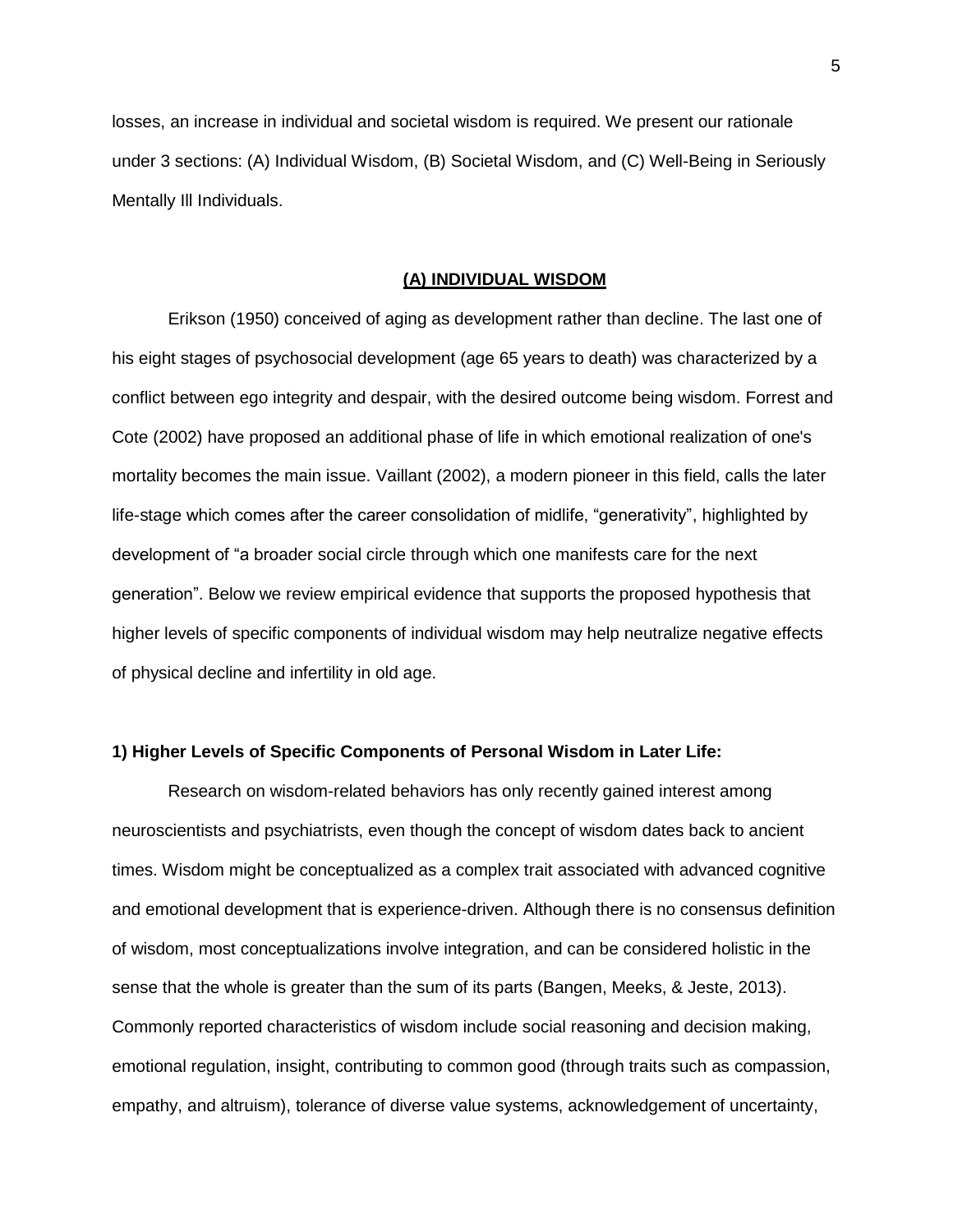spirituality, sense of humor, and openness to new experiences. The relative weighting of these subcomponents is unclear and may vary depending on the context or culture. However, behavior or action is an essential part of wisdom. A wise individual not only thinks wisely, but also acts wisely.

It has been long believed in eastern cultures that wisdom increases with age (Jeste & Vahia, 2008). The studies summarized below are mostly cross-sectional investigations comparing individuals across different age groups. Therefore, survivor bias and cohort effects cannot be ruled out. Nonetheless, consistency of findings regarding certain characteristics suggests that the findings may reflect possible relationship to aging. These components include: social reasoning and decision making, emotional regulation and positivity, spirituality, and decisiveness.

Social Reasoning and Decision Making: Grossmann, et al. (2010) reported that social reasoning seemed to improve with age despite a decline in fluid intelligence. Older adults made greater use of higher-order reasoning schemes that emphasized a need for multiple perspectives, allowed for compromise, and recognized limits of knowledge. Worthy, et al. (2011) found that younger participants were quicker to make choices that led to immediate gratification, whereas older individuals used their accumulated lifetime experience in decision-making to determine the long-term utility and not just the immediate gains.

Emotional Regulation and Positivity: Roecke, et al. (2009) noted that older people were less reactive to daily events— both good and bad— compared to their younger counterparts and that they maintained a relatively stable mix of emotions regardless of positive or negative events. Recent investigations suggest that, as people age, they experience fewer negative emotions, regulate their emotions more effectively, and show positive biases in their memory (Read & Carstensen, 2012). Gooding, et al. (2012) reported that older adults (> 64 years) were the more resilient group, especially with respect to emotional regulation and problem solving, whereas younger adults (ages 18-25) had greater resilience related to social support.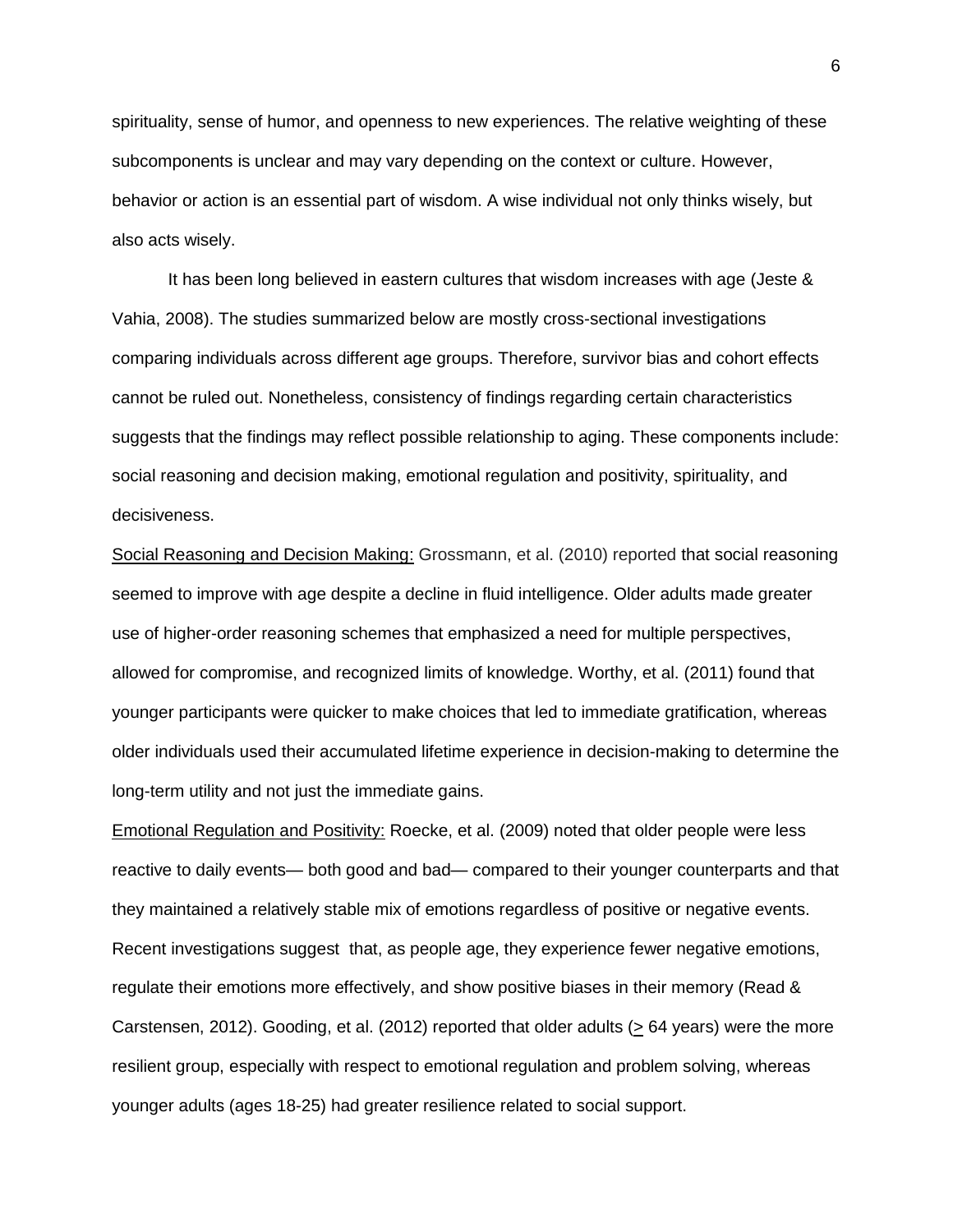Spirituality: In a longitudinal study from the 1920s through 1990 at UC Berkeley, Wink and Dillon (2002) reported that spirituality increased significantly from late mid-life to older adulthood; this occurred earlier and was more pronounced in women than in men. Decisiveness: Blanchard-Fields, F. (2007) suggest that older adults feel more comfortable than younger adults in dealing with uncertainty and ambiguity.

Other data further suggest that successful cognitive and emotional aging is associated with behaviors that promote brain- and heart-health and cognitive fitness. The MacArthur Network on Successful Aging investigators emphasized the extent to which successful aging and well-being are under our control (Rowe & Kahn, 1998). Recent data support this stipulation by showing that successful agers have higher levels of physical and cognitive activities, the latter including reading, writing, use of computers, and socialization with family and friends, compared to older adults with worse self-rated successful aging (Jeste, Depp, & Vahia, 2010). This finding is consistent with the notion that wise people behave wisely. Such health-enhancing and social behaviors are useful for the older individuals themselves as well as for those around them.

# **2) Grandma Hypothesis of Wisdom to Neutralize Negative Effects of Infertility in Later Life:**

Some data suggest that longer post-reproductive lifespan may play an important role in the survival of the species. Specifically, post-reproductive females may enhance the lifetime reproductive success of their offspring by investing in better survival, growth, and well-being of their grandchildren, as well as allowing their offspring to breed more frequently and more successfully (Finch, 2012). A relatively long post-reproductive lifespan in females has been observed in several species (Carey & Gruenfelder, 1997; Richardson, Burke, & Komdeur, 2007). These post-reproductive females seem to contribute to evolutionary advantages – a process dubbed the Grandma Hypothesis (Hamilton, 1966). Thus, bottle-nose dolphins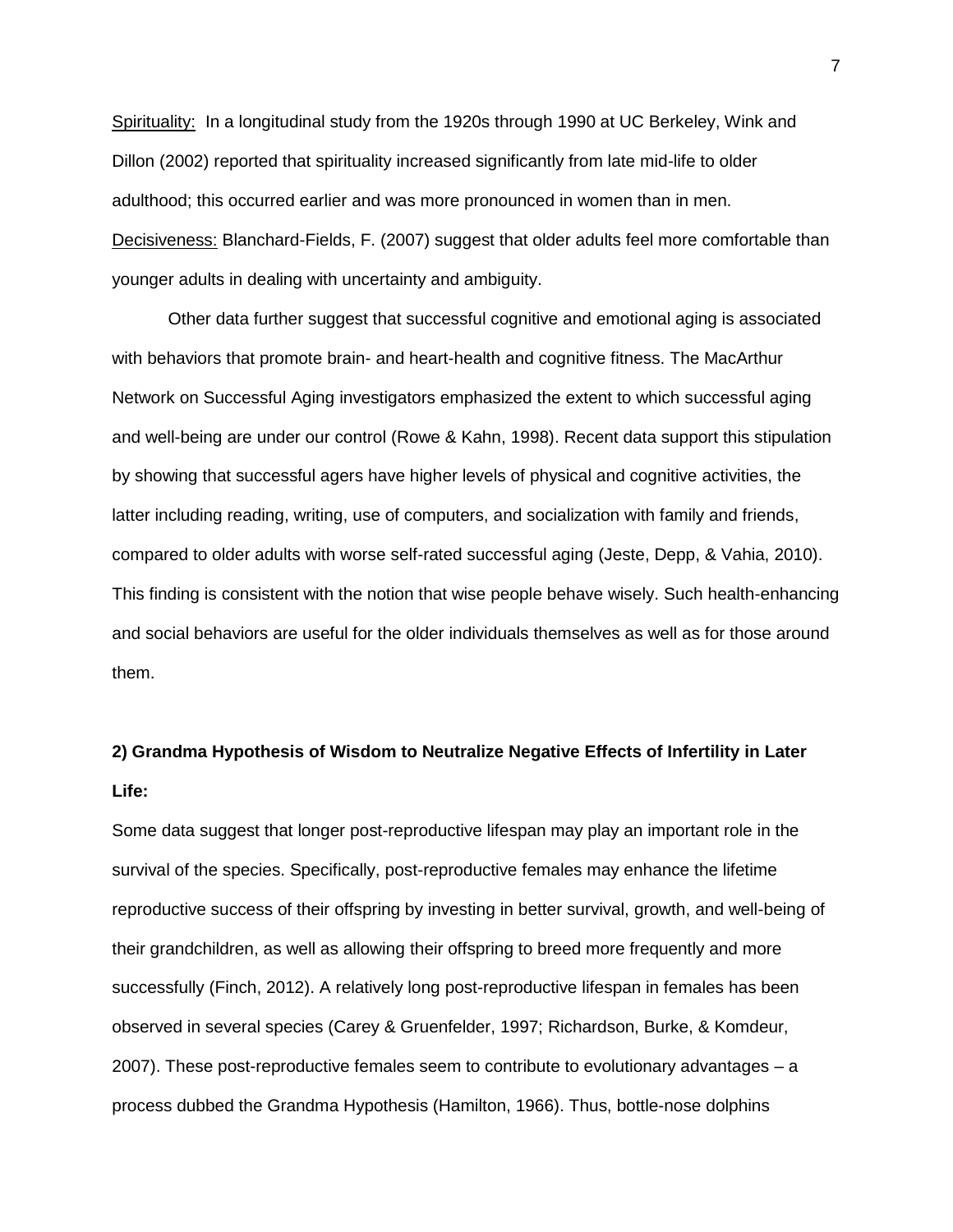breastfeed their grandchildren (Carey & Gruenfelder, 1997). Reproductive killer whale females appear to contribute to their own offspring's survival. The death of a post-reproductive mother increases the risk of death of the offspring up to five folds in daughters and up to 14 folds in sons (Foster et al., 2012). In Seychelles warbler, a species of birds, post-reproductive females tend to become "grandparent helpers"- i.e., subordinates who help raise group offspring (Richardson et al., 2007). The help provided by older females in raising grandchildren may lead to increased fitness and survival probability of those infants.

In humans, both anecdotal and quantitative evidence in pre-modern populations shows that prolonged post-reproductive lifespan is associated with a higher number of grandchildren, and, as a result, greater fitness benefits for that society (Hawkes, 2003; Lahdenperä, Lummaa, Helle, Tremblay, & Russell, 2004). For example, anthropological studies in Tanzanian huntergatherers, the Hadza, suggested that grandmother helpers contributed to better survival of their grandchildren by foraging and preferentially assisting their kin (Hawkes, O'Connell, & Blurton Jones, 1997). Even in modern societies, involvement of grandparents in upbringing has been associated with fewer emotional problems, fewer adjustment difficulties, and more pro-social behaviors among grandchildren, especially those living in single-parent or step-family households (Attar-Schwartz, Tan, Buchanan, Flouri, & Griggs, 2009). A study of complete multigenerational demographic records of about 2,800 Canadian and Finnish women born prior to the year 1900 (Lahdenperä et al., 2004) demonstrated the fitness benefits of prolonged postreproductive lifespan in women. The offspring of post-reproductive mothers bred earlier, more frequently, and more successfully. It is possible, although admittedly speculative, to suggest that these grandmothers' "wise" behaviors contributed to their own long survival as well as to their offspring's successes.

Notably, a similar evolutionary argument has been posed for the persistence of homosexuality in animals and humans: what maintains the underlying genetic propensity for homosexuality, which is associated with reduced fertility? While there are no definitive answers,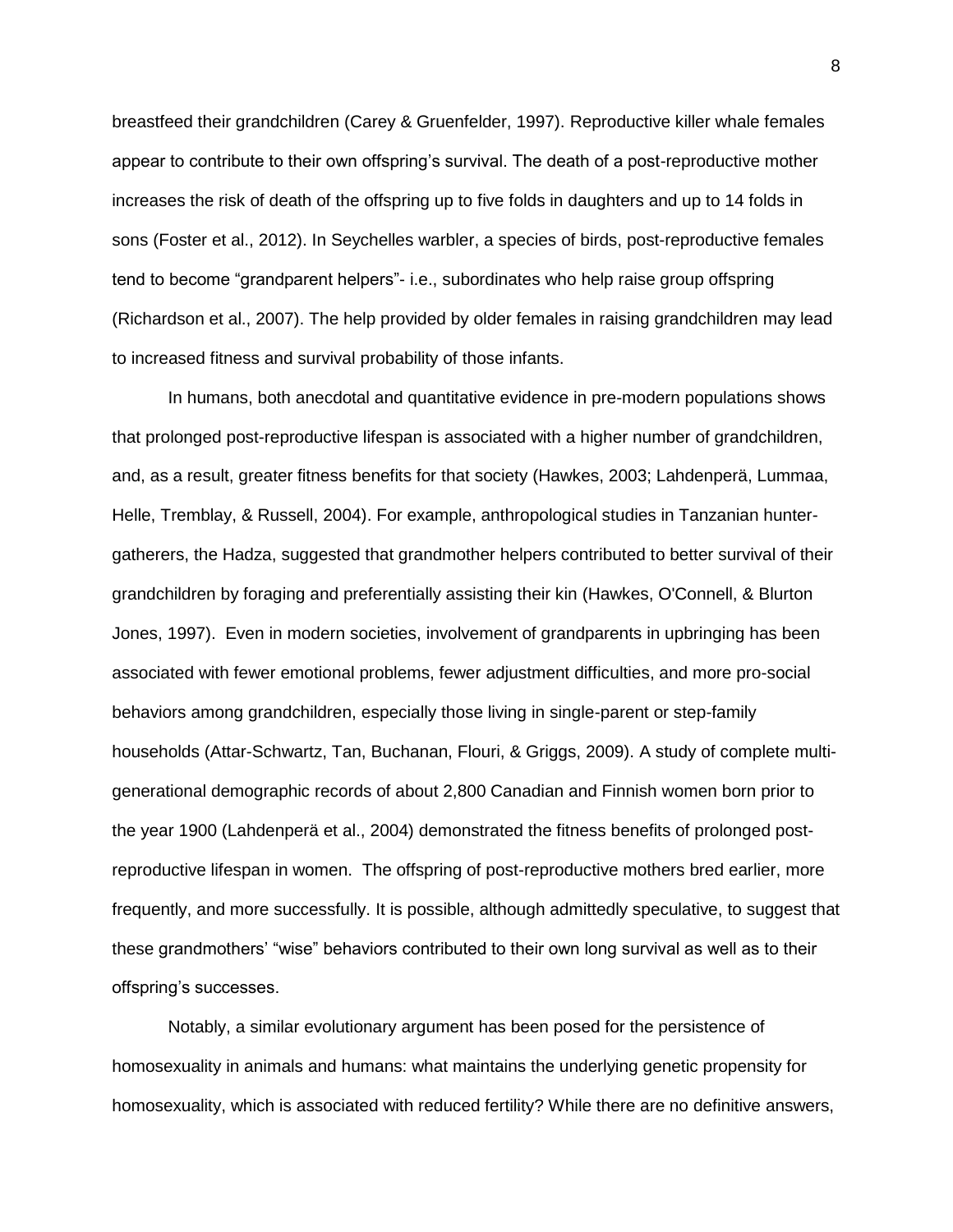some potential explanations have been proposed (Barash, 2012). A "kin selection" hypothesis suggests that, although homosexual individuals do not invest time and energy in their own reproduction, they help their relatives' rearing of offspring. For example, Samoan homosexual men have been reported to give copious attention to their nieces and nephews, with whom they share about 25% of their genes. Another theory labeled "sexually antagonistic selection" postulates that a fitness disadvantage in one gender could be compensated for by a fitness enhancement in the other gender. Thus, one study found that female relatives of gay men had more children than did those of heterosexual men.

#### **3) Neurobiological Basis for Successful Cognitive Aging (Increase in Individual Wisdom):**

The finding of a rise in well-being after mid-life among the great apes (Weiss, King, Inoue-Myrayama, Matsuzawa, & Oswald, 2012) suggests possible neurobiological basis for this phenomenon. Below we discuss several putative mechanisms that might offer at least partial explanation for maintenance of cognitive function in a proportion of older adults.

Compensatory Changes: A review of functional neuroimaging studies suggested that some, but not all, patterns of enhanced activation (suggesting compensation) were associated with better cognitive performance in older adults, especially in the frontal cortex (Eyler, Sherzai, Kaup, & Jeste, 2011). The reverse tended to be true for posterior regions of the brain. fMRI and PET studies have reported changes in aging brain that seem to compensate for losses, thereby contributing to better functioning in some older adults. For example, prefrontal activity during cognitive performances tends to be less lateralized in older adults than in younger ones – a brain pattern referred to as Hemispheric Asymmetry Reduction of OLD age or HAROLD (Cabeza, 2002). Also, while brain activation in posterior regions has been found to be lower in older adults, anterior regions show greater activation than in younger individuals. This relative shift from posterior to anterior activation has been termed Posterior–Anterior Shift with Aging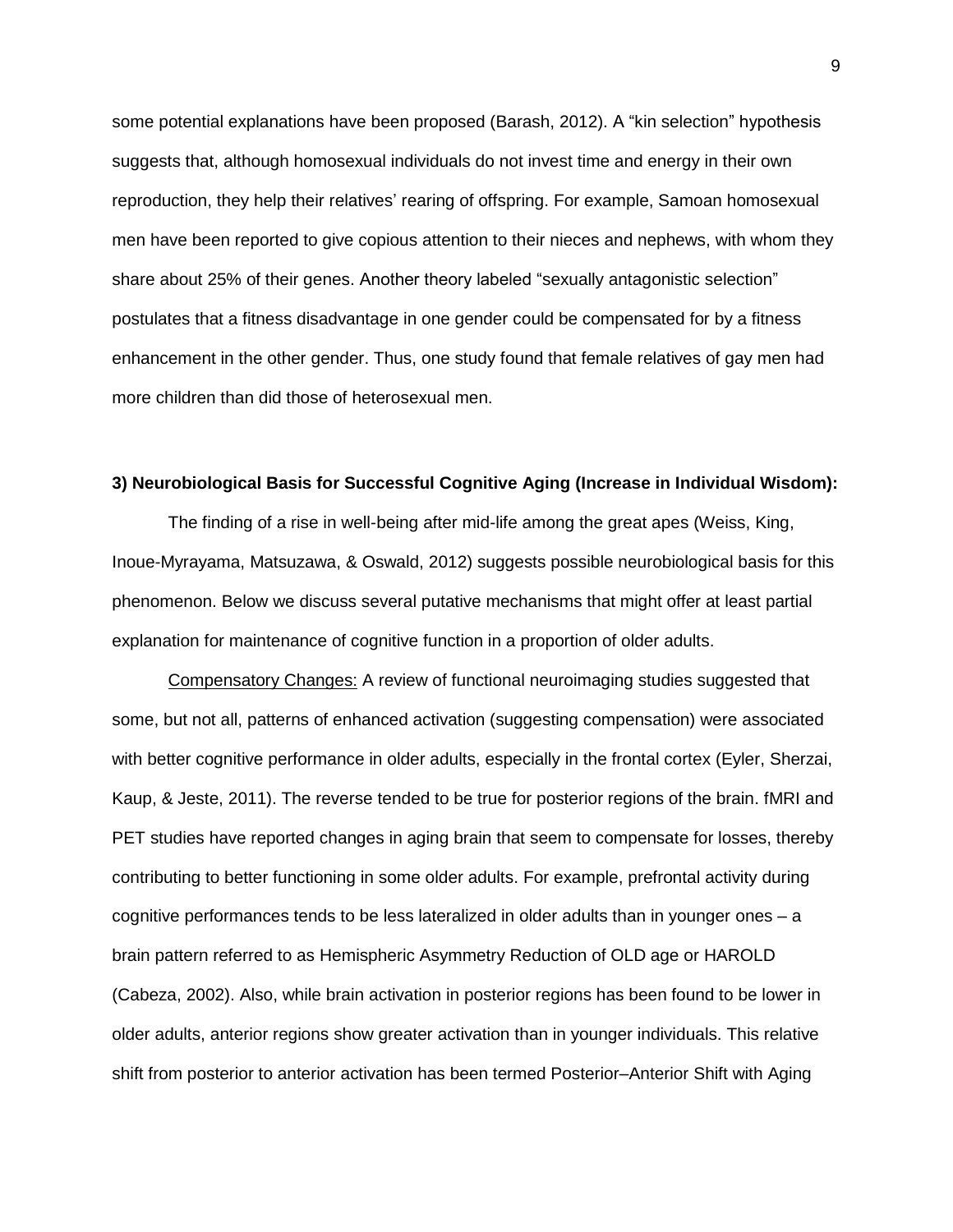(PASA) (Dennis & Cabeza, 2008). These processes result in a greater number of neuronal networks (especially in anterior regions) being activated in older age, allowing for relatively "normal" functioning despite aging-associated neuronal and synaptic pathology. Thus, highperforming older adults may neutralize age-related cognitive decline through a plastic reorganization of neurocognitive networks. In an integrative functional, structural, and perfusion imaging study, recognition memory for face-name pairs was associated with more compensatory brain activity in older adults than in their younger peers (Bangen, Kaup, Mirzakhanian, Wierenga, Jeste, & Eyler, 2012).

Synaptogenesis and Neurogenesis: In a review of 50 human studies of structural brain imaging, Kaup and colleagues found that 83% of these investigations reported at least one significant association of successful cognitive aging with bigger structures and stronger connections, especially in prefrontal cortex & medial temporal lobe (Kaup, Mirzakhanian, Jeste, & Eyler, 2011). It is not known, however, what makes these structures larger or connections stronger. Animal studies have shown beneficial impact of environmental enrichment on brain function and even structure – e.g., increased numbers of synapses, dendritic spines, and even new neurons in certain regions of the brain such as the hippocampal dentate gyrus as a result of physical activity along with environmental stimulation (Gage, 2002). Milieu that enables an animal to be more active seems to positively influence adaptive neuroplasticity, reducing neurodegeneration (Lazarov et al., 2005).

Functional Brain Changes in Emotional Responsivity: Research using fMRI demonstrated that older (but not younger) adults showed greater amygdala activation viewing positive pictures than seeing negative ones (Mather et al., 2004). In another study, older adults demonstrated decreased functional connectivity between amygdala and hippocampus, but increased connectivity between amygdala and dorsolateral prefrontal cortex (St Jacques, Bessette-Symons, & Cabeza, 2009). This may help explain the association of aging with reductions in memory for negative stimuli but preserved enhancement of emotional memory,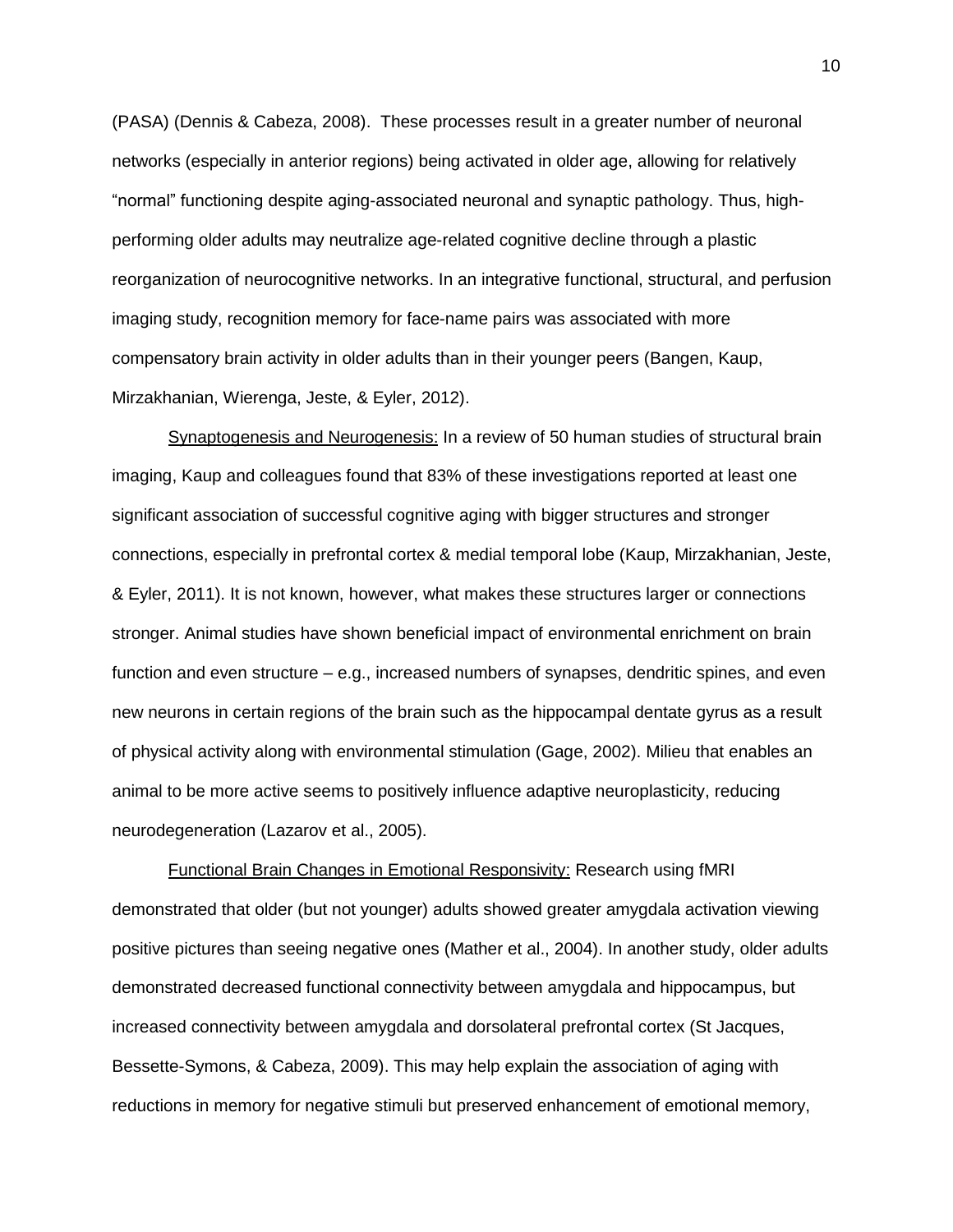allowing older adults to reduce their encoding of negative emotional experiences and enhance the encoding of positive experiences. Finally, Brassen et al. (2012) reported that older adults tended to disengage from experiences of regret. Responsiveness to regret was specifically reduced in successful aging, paralleled by autonomic and frontostriatal characteristics indicating adaptive shifts in emotional regulation. At the point in life where opportunities to undo previous behaviors are limited, this tendency might be a protective strategy to maintain emotional wellbeing.

Thus, data support the notion that aging is not associated only with a loss of brain function. Rather, continued neuroplasticity, promoted by optimal physical and psychosocial stimulation, may underlie higher levels of certain domains of individual wisdom associated with aging.

### **(B) SOCIETAL WISDOM (PROTECTIVE AND SUPPORTIVE ENVIRONMENT)**

We now propose that the increase in longevity during the past century may be related, in part, to greater societal wisdom, including compassion, resulting in protective environment and better healthcare and other support for older adults.

We summarized in Section (A) above a number of studies suggesting an association of aging with several components of individual wisdom along with greater usefulness to younger generations (the Grandma hypothesis) and neuroplasticity of aging (the biological basis for ageassociated wisdom). However, there are several important caveats to postulating an overall increase in wisdom with aging.

i) Some components of individual wisdom have been shown not to increase with age. Thus, a study (Mickler & Staudinger, 2008) using a rating scale for personal wisdom based on the Berlin Wisdom Paradigm, found no differences between 83 younger adults (age 20-40) and 78 older adults (age 60-80) on self-knowledge (insight) and self-regulation; furthermore, older adults obtained worse scores on tolerance to ambiguity and self-relativism, partially mediated by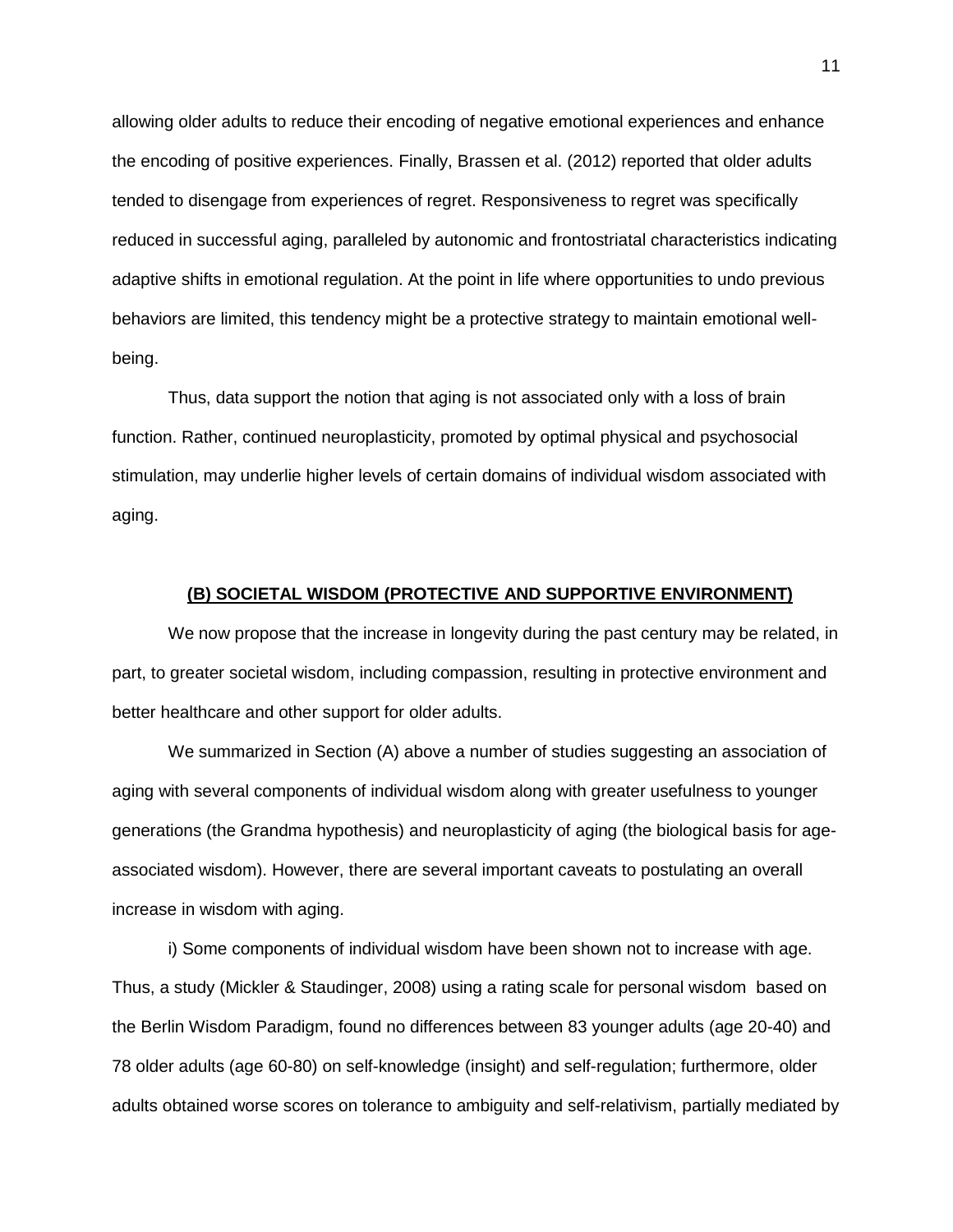lower fluid intelligence and less openness to new experience. Shammi and Stuss (2003) found that appreciation and emotional response to humor did not change with age. Cross-sectional and longitudinal research shows no increase in level of empathy in later life (Grühn, Rebucal, Diehl, Lumley, & Labouvie-Vief G., 2008).

ii) The studies that reported higher levels of wisdom-related traits in older people were mostly cross-sectional, and therefore, a survivor bias cannot be excluded – i.e., only those people who were wise since their youth, could reach old age.

iii) A contribution of cultural cohort effects to findings related to differences in psychological characteristics with aging cannot be ruled out in many of these studies.

We believe that societal wisdom (with protective and supportive environment) may be more important than individual wisdom in explaining the increase in longevity during the past century. While medical advances have been critical for longer survival of older adults with chronic illnesses such as heart disease, cancer, and strokes, it is the societal compassion (a critical component of wisdom) that allows allocation of its resources to the care of the older people. Just as survival of premature newborns is far more likely in settings of prolonged and committed care by adults, survival of older adults, despite worsening physical, cognitive, and reproductive functioning, is made possible by societies that focus on compassion, empathy, and altruism along with other characteristics of societal wisdom such as superior social decision making, emotional regulation, reflection and insight, decisiveness, tolerance of divergent value systems, and openness to new experiences.

Here one may draw an analogy to lifespans of animals in the wild versus those in protective environments. The lifespan of most higher-order animals is considerably longer in protective environments than in the wild – for example, chimpanzees live about 60 years when protected whereas their life span in the wild is only about 35-40 years (Tarou, 2002). In these protective environments the animals are provided with humane care that is not available to the animals in the wild.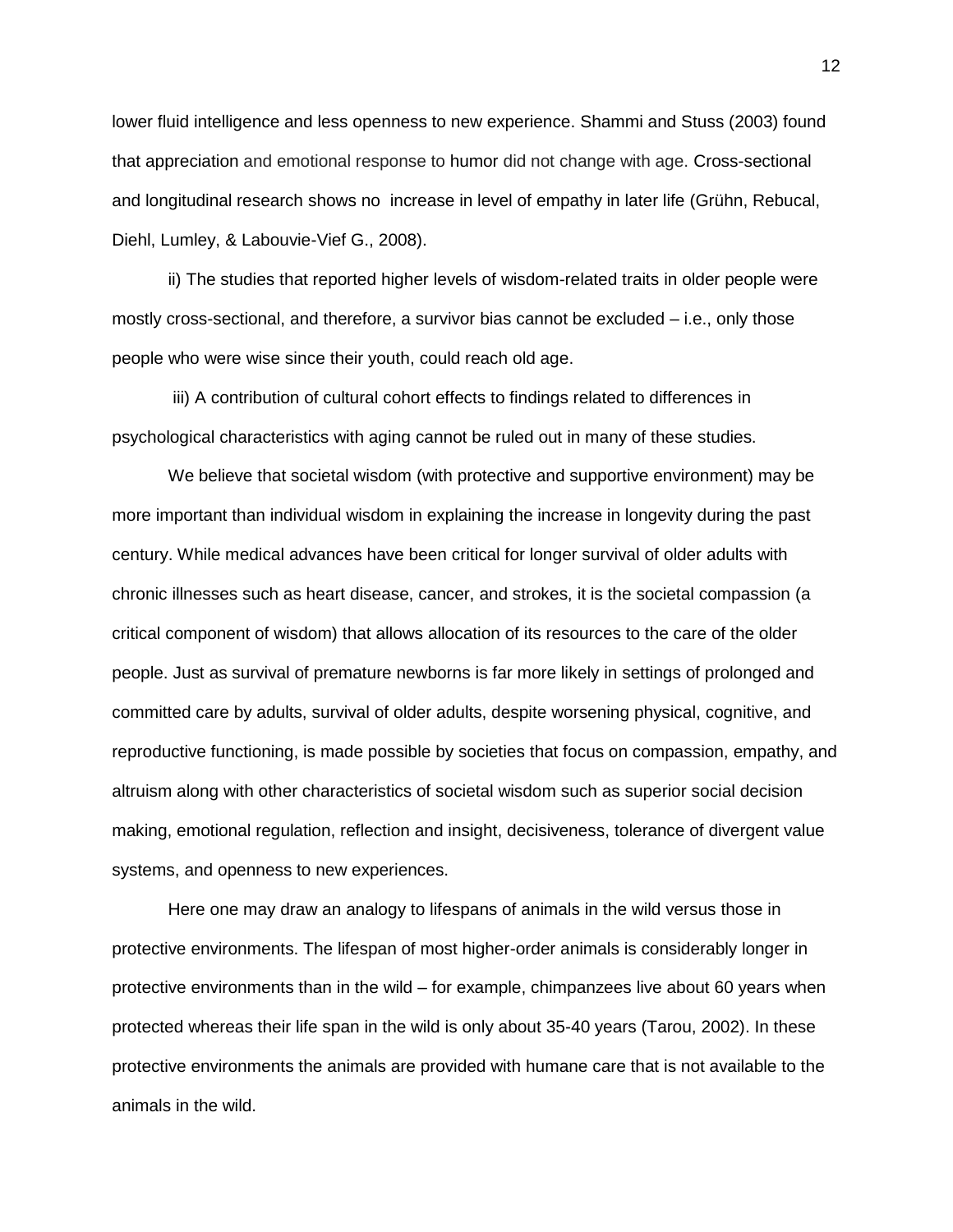The nature of the "protective" environment may also affect longevity. Clubb et al. (2008) compiled data from over 4,500 elephants to compare survivorship in zoos with protected populations. Overall, bringing elephants into zoos seemed to profoundly impair their viability. The effects of early experience, interzoo transfer, and possibly maternal loss, plus the health and reproductive problems recorded in zoo elephants, suggest stress and/or obesity as likely causes. For African elephants, median life span (excluding premature and still births) was 16.9 years for zoo-born females and 56.0 years for Amboseli females undergoing natural mortality (and 35.9 years with human-induced deaths). Thus, the overall milieu plays an important role in determining individuals' average lifespan.

How would this scenario apply to humans? More civilized societies that have greater "societal compassion and wisdom" – including safety nets and better care for the old and the disabled - would be expected to have longer average lifespans for their populations than those with few social rules and less societal compassion and wisdom. The latter would selectively favor survival of the fittest from reproductive, physical, and cognitive perspectives. On the other hand, "wiser" families, groups, and societies would exhibit greater well-being and greater longevity across the board. It is difficult to prove that modern societies and their citizens (who have much longer lifespans than previous generations) are wiser than their predecessors, although it has been suggested that there has been a dramatic decline in violence in recent times. Pinker (2011) has shown that violent deaths worldwide declined from 500 per 100,000 people annually in pre-state societies to around 50 in the Middle Ages, and to about 6-8 today. An important reason for this progress may be the spread of empathy. Rifkin (2009) has suggested that civilization has progressively extended the reach of empathy from families to tribes to nation-states, and now to all humanity, and even to other animals and earth (environment). Empathy can be a potent force to alleviate global conflicts. In other ways, overall societal wisdom can be seen in reduced numbers of national invasions, genocides, dictatorships, and droughts, along with a notable increase in democratic movements,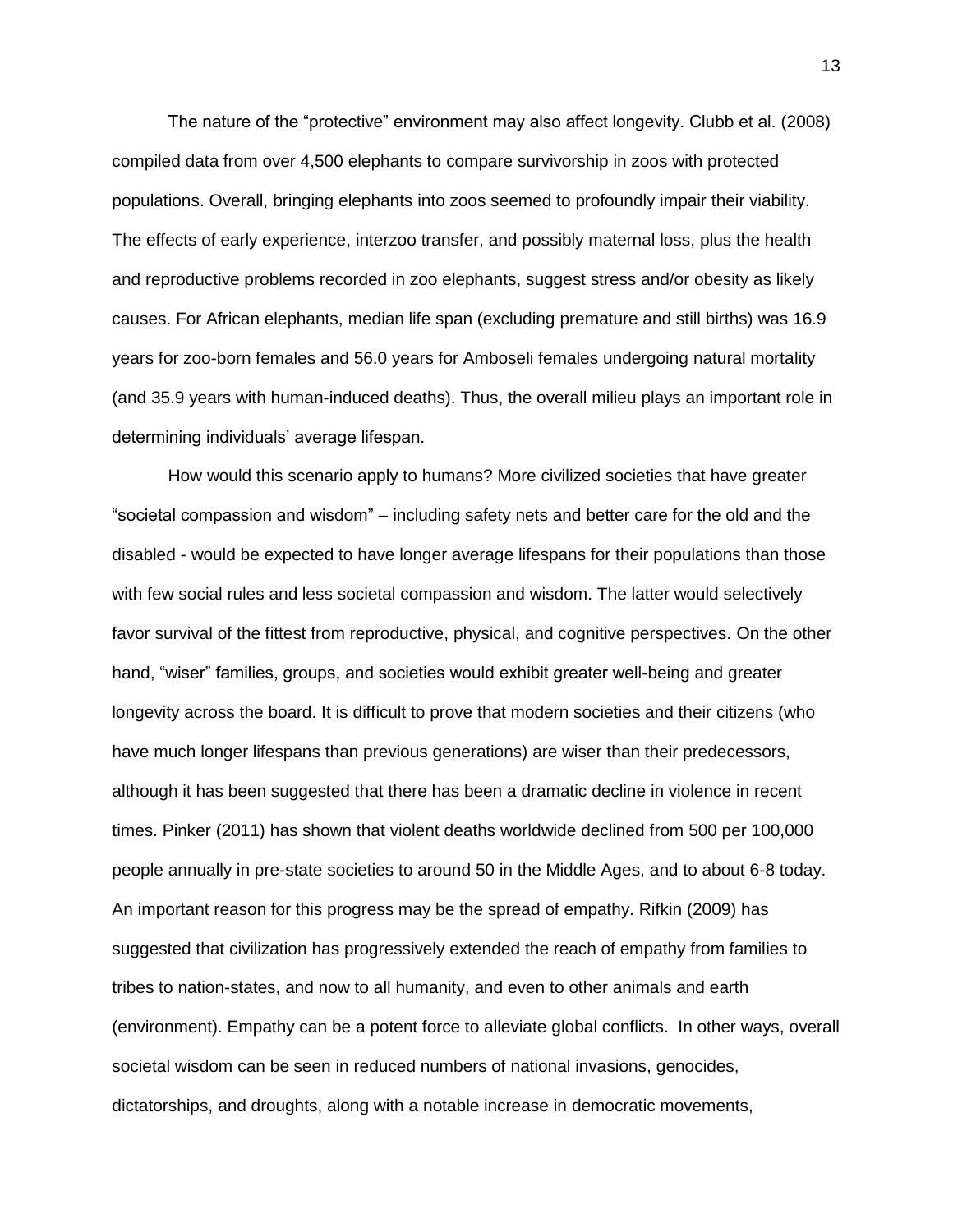international disaster relief efforts, social welfare for poor and disabled people across the globe, fight for women's and children's rights, donations of drugs to treat AIDS, as well as functioning of bodies such as the United Nations, the World Health Organization, the International Court, and the International Monetary Fund. A recent fire in Bangladesh that killed hundreds of garment factory workers elicited tremendous international response ranging from financial and other material aid to forceful demands for increasing protection and salaries of factory workers in that country (even though the result would be greater costs for garments in importing countries). This is not to assert that the whole world has become one big, caring, and happy family, but rather to highlight the progressive adoption of concern for the masses well beyond the national boundaries. Obviously we have long ways to go before there is equality and opportunity for all, but at least the value system is gradually changing. Most people would agree that today's societies reflect the components of individual wisdom (rational decision making, prosocial behaviors such as compassion and empathy, emotional regulation, self-reflection, tolerance for diverse value systems, and openness to new experiences) to a far greater extent than the societies of the dark ages.

The relationship between societal and individual wisdom is unclear. On one hand, the two types of wisdom may grow parallel – i.e., a mutually enhancing relationship between societal wisdom and individual wisdom. It might be conjectured that caring societies would foster personal wisdom among their citizens of all ages, while wise citizenry would, by definition, be essential for having a wise society. Analogous to a wise individual's behavior (individual wisdom) that promotes successful aging, a feature of a "wise society" would be one that teaches, motivates, and incentives its citizens to adopt positive, brain- and heart-health promoting behaviors. On the other hand, greater level of societal wisdom may reduce the need for the individual wisdom to survive and thrive in later life. In support of the second possibility, protective environments markedly reduce the risk of mortality from unnatural and avoidable causes such as predators, and such protection may also reduce the need for individual wisdom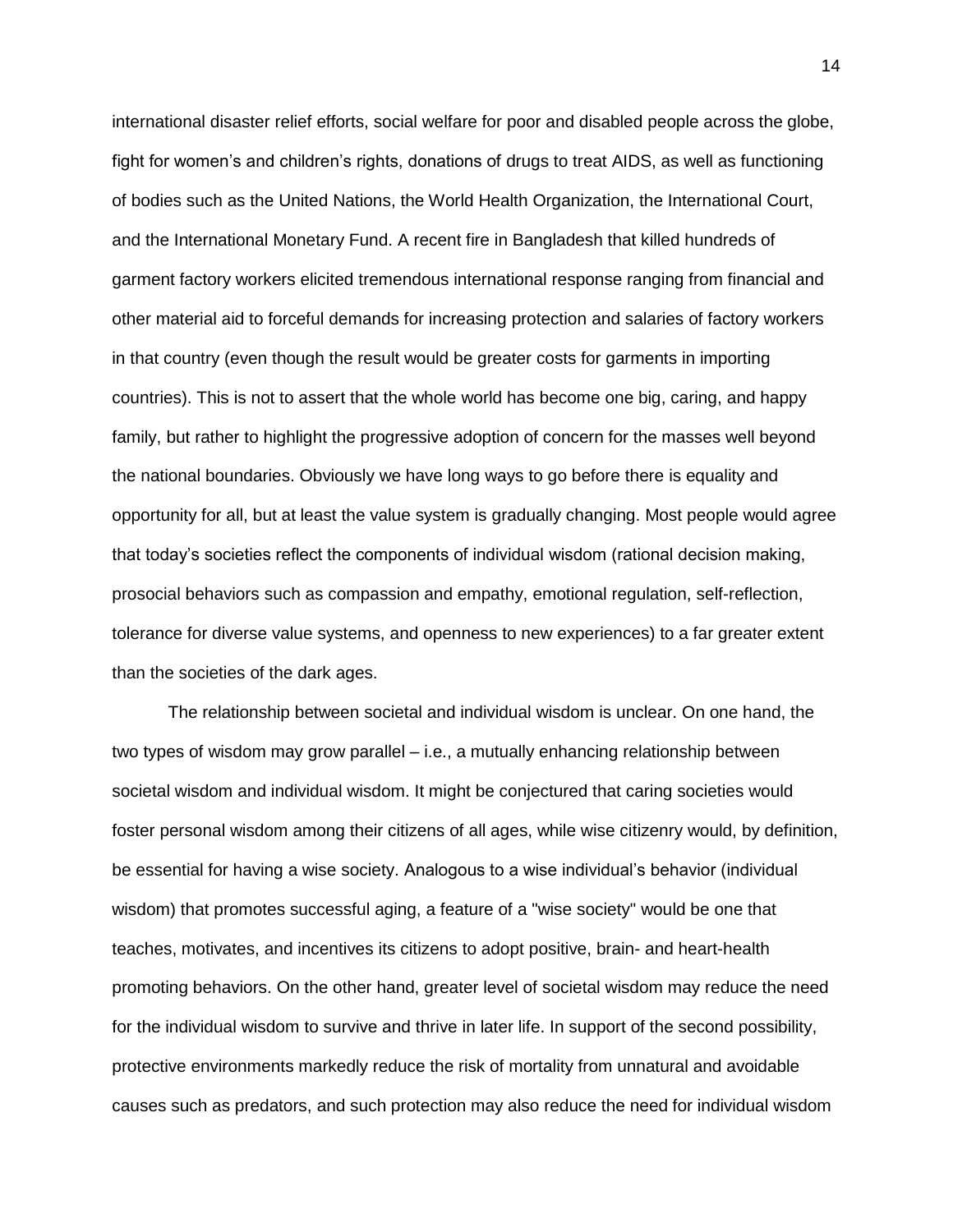to survive. Evidence for a lack of need for increase in personal wisdom with age in protective environments is provided by recent work of Januchowski-Hartley (2013). These investigators examined adaptive behaviors of fish, and showed that the fish which lived in the safety of a reserve were less vigilant than those living outside the protected area, and that the former ones brought their less-vigilant behavior with them when they wandered across a reserve boundary. The fish from the reserves also tended to be older (because, with protection, they could live to an older age) - by being in a reserve, they were not exposed to the dangers that the other fish were, so they did not have to adapt their behaviors to those dangers. Therefore, one could argue that a more protective society makes it less critical for individual wisdom to increase with age in order to promote longevity.

To our knowledge, this concept of societal wisdom is a new one, and has not been studied. Further research is clearly warranted to examine its validity.

### **(C) WELL-BEING IN SERIOUSLY MENTALLY ILL INDIVIDUALS**

 There is a dearth of studies of well-being and wisdom in older people with serious mental illnesses such as schizophrenia. Although schizophrenia is generally thought to be a non-remitting illness, we have found that the paradox of aging seems to hold true for community-dwelling people with schizophrenia too. Thus, while their physical health declines with age, older adults with schizophrenia tend to have better psychosocial functioning, including better medication adherence and self-rated mental health, and lower propensity for substance abuse and psychotic relapse than younger adults (Folsom et al., 2009; Jeste, Wolkowitz, & Palmer, 2011). There is an obvious possibility of survivor bias as the sickest patients with schizophrenia may die young as a result of increased mortality from suicide, substance use, or medical illnesses. Nonetheless, happiness in the presence of psychopathology in advanced age, what Saks (2007) calls "wellness within illness", is an important new area of investigation.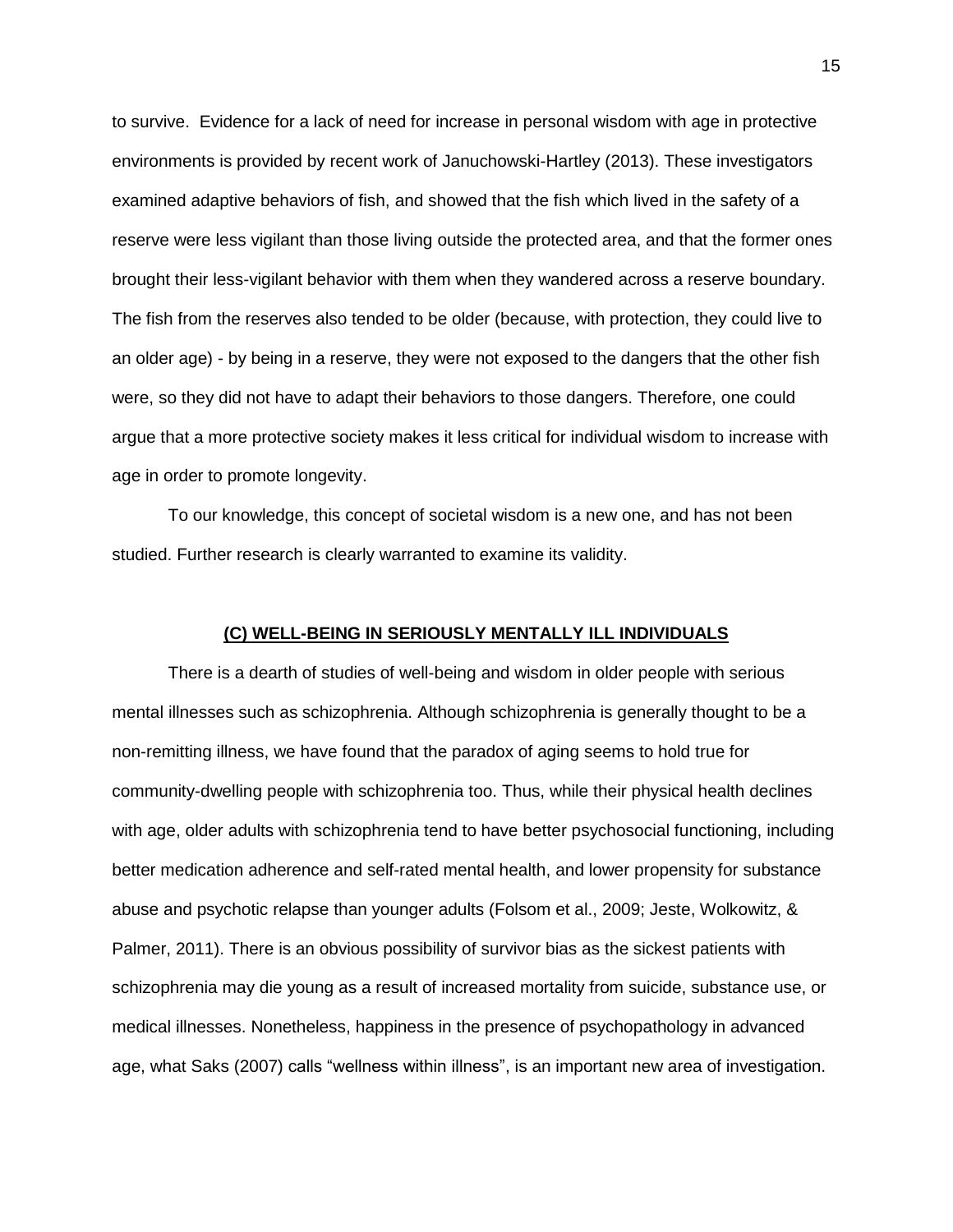Recovery or sustained remission of schizophrenia in later life has been reported in a variable proportion of older patients by several investigators (Auslander & Jeste, 2004; Bleuler, 1974; Harding, Brooks, Ashikaga, Strauss, & Breier, 1987; Vaillant, 1978a; Vaillant, 1978b). Predictors of this positive outcome include psychosocial support, acute onset, a good premorbid adjustment (especially nonschizoid personality traits, good work history, and marriage), and early initiation of treatment. Many studies have demonstrated the value of psychosocial / behavioral interventions for individuals with schizophrenia. Recent work shows that such treatments have neurobiological effects (e.g., increase in gray matter in specific regions of the brain), reflecting neuroplasticity in adult life even in the face of a serious mental illness (Eack et al., 2010). Although there have been no formal studies of wisdom in this population, people with schizophrenia seem to develop helpful behaviors, suggestive of some components of wisdom, in later years. Unpublished data in our cohort of outpatients with schizophrenia suggest that many patients obtain scores on a scale of wisdom that are comparable to those of healthy subjects.

There are numerous individuals who have suffered from life-long mental illnesses, yet managed to have outstanding lives of courage, dignity, and contribution to the society in their older years. Prominent examples include William Carlos Williams, a pediatrician who had several episodes of major depression throughout his life since adolescence, but wrote Pulitzer Prize-winning poetry after age 50 (Evans & Jeste, 2004), and John Nash, the Nobel Laureate who suffered from schizophrenia since early 20s (Nasar, 1998).

Unfortunately, there is a gap of nearly 20 years in the average lifespans of people with schizophrenia and the population at large (Saha, Chant, & McGrath, 2007; Tiihonen et al., 2009). Furthermore, the increase in longevity of the general population noted during the past several decades has not involved people with schizophrenia (Tiihonen et al., 2009). The primary reason appears to be a lack of improvement in overall healthcare for persons with serious mental illnesses, who continue to be mostly poor, uninsured, and without access to quality care.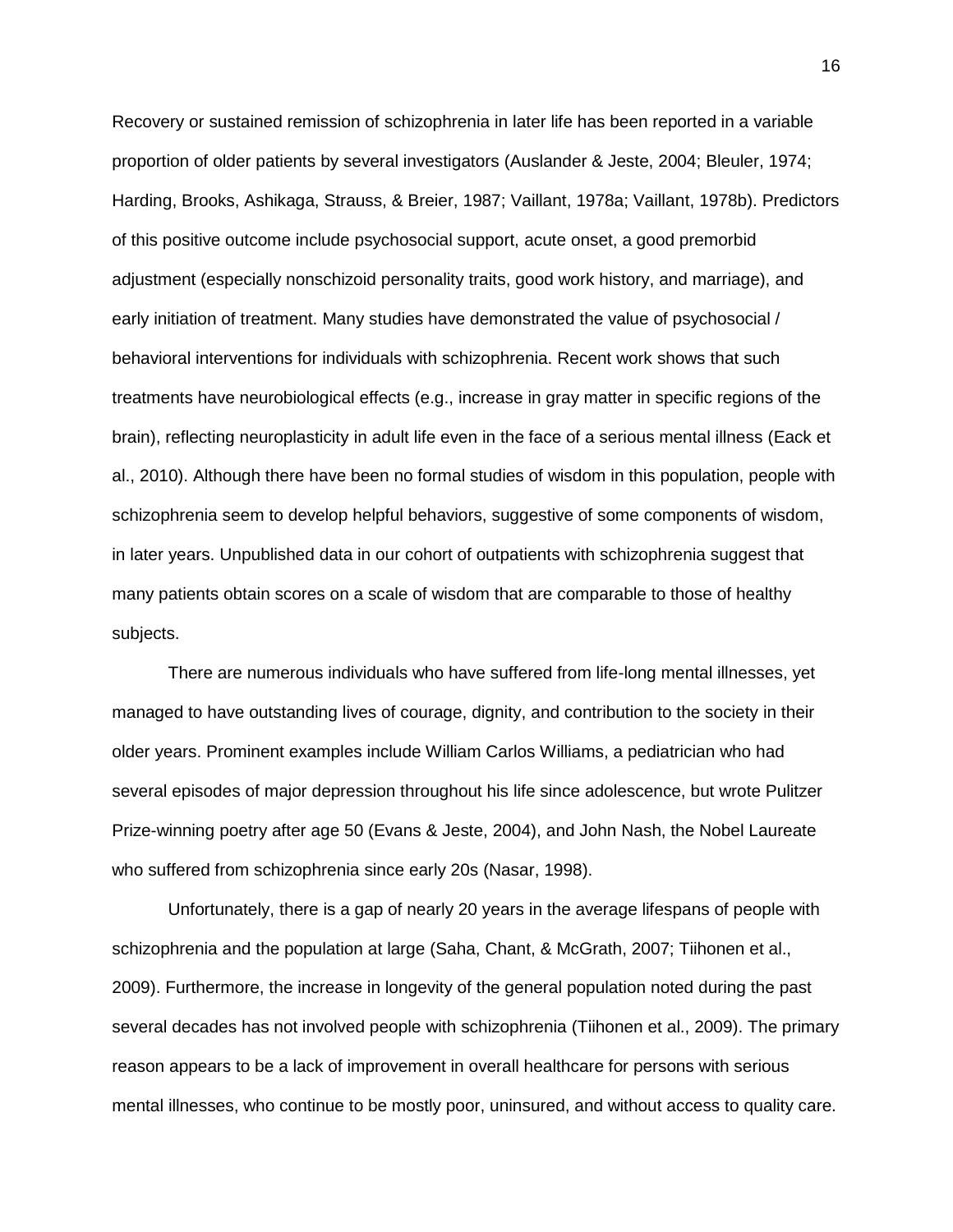An important contributor to this sad state of affairs is persistent stigma against mental illness. In other words, although the societies are becoming wiser and compassionate toward many downtrodden groups, some segments of the society are still left out, especially seriously mentally ill individuals. There is a critical need to enhance societal wisdom in this arena.

#### **Recommendations**

The relationship of individual and societal wisdom to aging, well-being, and mental illness has important implications for both research and policy. Below we list a few topics that warrant special attention.

(1) Why are there discrepant findings with respect to age-associated changes in different components of individual wisdom? This issue may have relevance to understanding potentially modifiable domains of individual wisdom.

(2) Is the improvement in social decision making observed in later life a result of trained pattern recognition and enhanced procedural memory? Such knowledge would help in the development of interventions to enhance cognitive aspects of wisdom.

(3) What measures (if any) at individual and social level may help delay, if not prevent,

dementing illnesses? Such research would have obvious public health significance.

(4) Would choosing brain-health-promoting behaviors buttress resilience to depression in the face of pain (physical and psychosocial) and disability in people over age 85? That is the fastest growing segment of the population.

(5) What factors account for differences in the trajectory of well-being across the lifespan, with several, but not all, of the recent studies demonstrating a U-shaped curve? This information would have implications not only for healthcare but also for social science and economics, given that many researchers now consider well-being and happiness as important indicators of a nation's standing, on par with the gross domestic product (Di Tella, MacCulloch, & Oswald, 2003).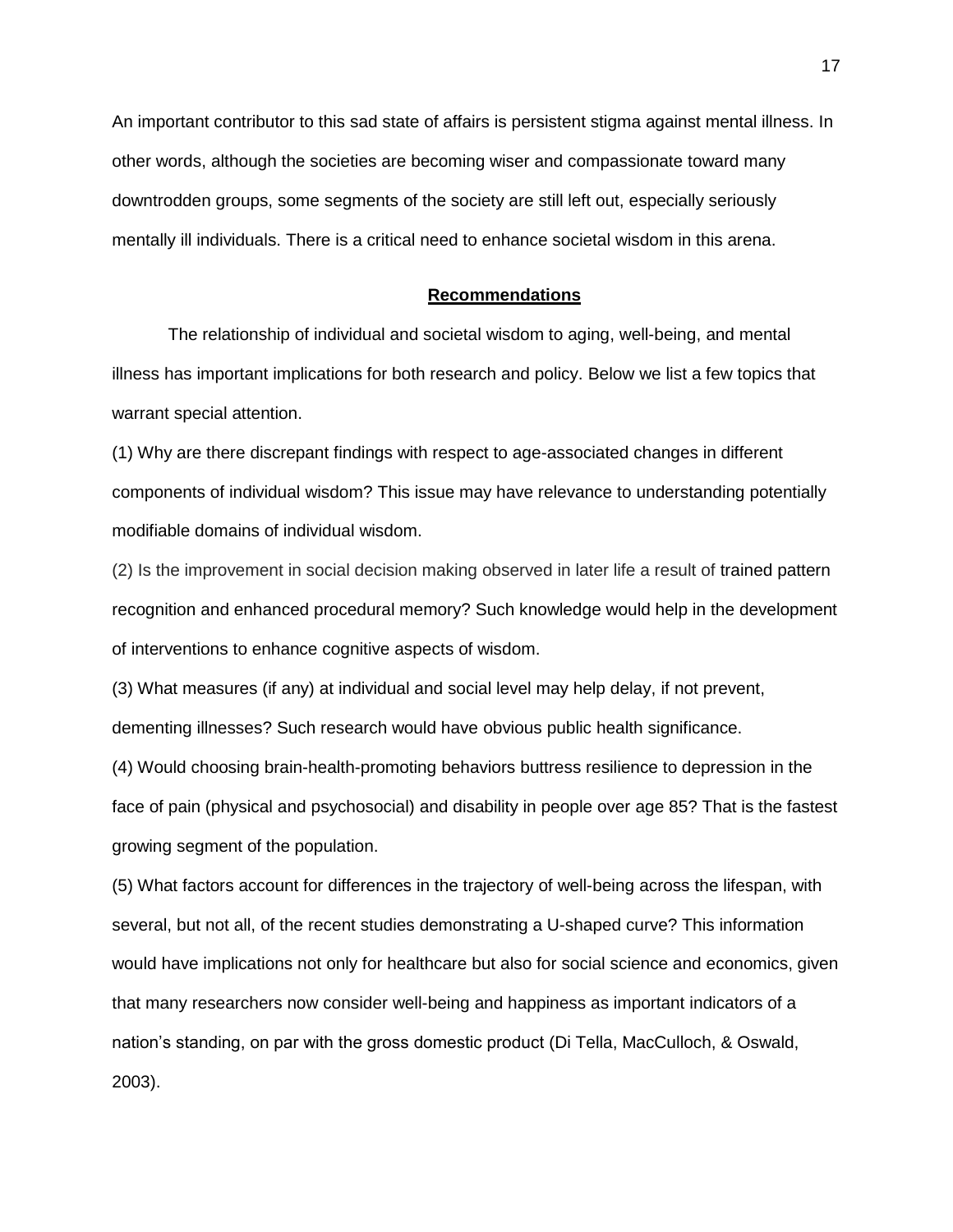(6) The validity of the concept of societal wisdom should be assessed empirically. We believe there are several potentially testable hypotheses in this arena. For example, the reported increase in well-being with age among great apes (Weiss et al., 2012) suggests a possible biological basis for increased well-being in older humans. There is also some evidence for a lack of need for increase in personal wisdom with age in protective environments (Januchowski-Hartley, Graham, Cinner, & Russ, 2013). Therefore, one may hypothesize that greater individual wisdom is not as essential to ensure longevity in a protective society as it is in less compassionate cultures.

(7) Studies of wisdom and well-being are warranted in people with major mental illnesses. There is a need for developing models of health care that promote brain health in the seriously and persistently mentally ill persons. Major mental illnesses demonstrably increase the risk for early mortality and shortened life expectancy, probably through their direct "toxic" effects on the brain as well as by interfering with access to primary health care services. While there has been a recent focus on integrating depression care management into primary care (e.g., the IMPACT study (Unutzer et al., 2002)), little is known about how to best integrate primary care medicine into mental health services for the chronically mentally ill. Arguably, a wise society should find ways of doing this.

(8) Psychosocial and behavioral treatments, and in near future, biological interventions, to enhance individual wisdom should be developed and tested across age groups and in different patient populations.

(9) The link and the synergy between individually-nurtured and socially-inculcated wisdom could be strengthened. Thus, the potential benefit accruing from the mutual reinforcement of individual and societal wisdom, as enacted in the behaviors that promote brain health, should be evaluated. Hypotheses can be construed to set the stage for further research into wise, brainand heart-health-promoting behaviors (on the part of individuals) and wise, brain- and hearthealth-promoting policies (on the part of societies).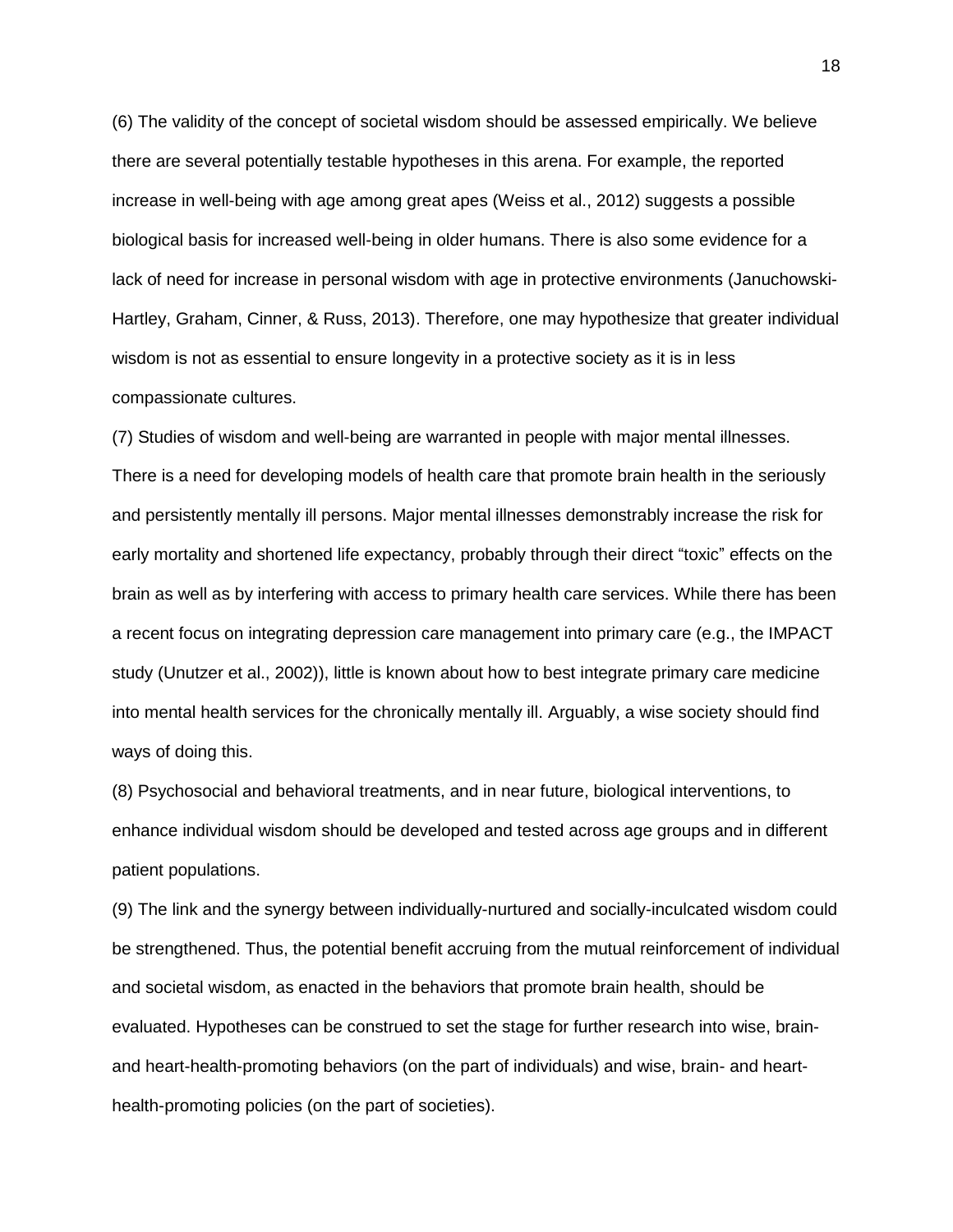(10) As noted above, the general increase in longevity observed during the last several decades has escaped people with serious mental illnesses such as schizophrenia (Tiihonen et al., 2009). A likely reason is the persistent stigma against mental illness, such that modern societies have failed to implement true mental healthcare parity. A sustained international campaign for destigmatization of psychiatric disorders is needed to increase societal compassion for this disenfranchised segment of our society (Clark et al., 2013; Cummings, Lucas, & Druss, 2013; Henderson, Evans-Lacko, & Thornicroft, 2013). A society is not wise unless and until it provides the same quality of care to its neediest groups as it does to the most privileged ones.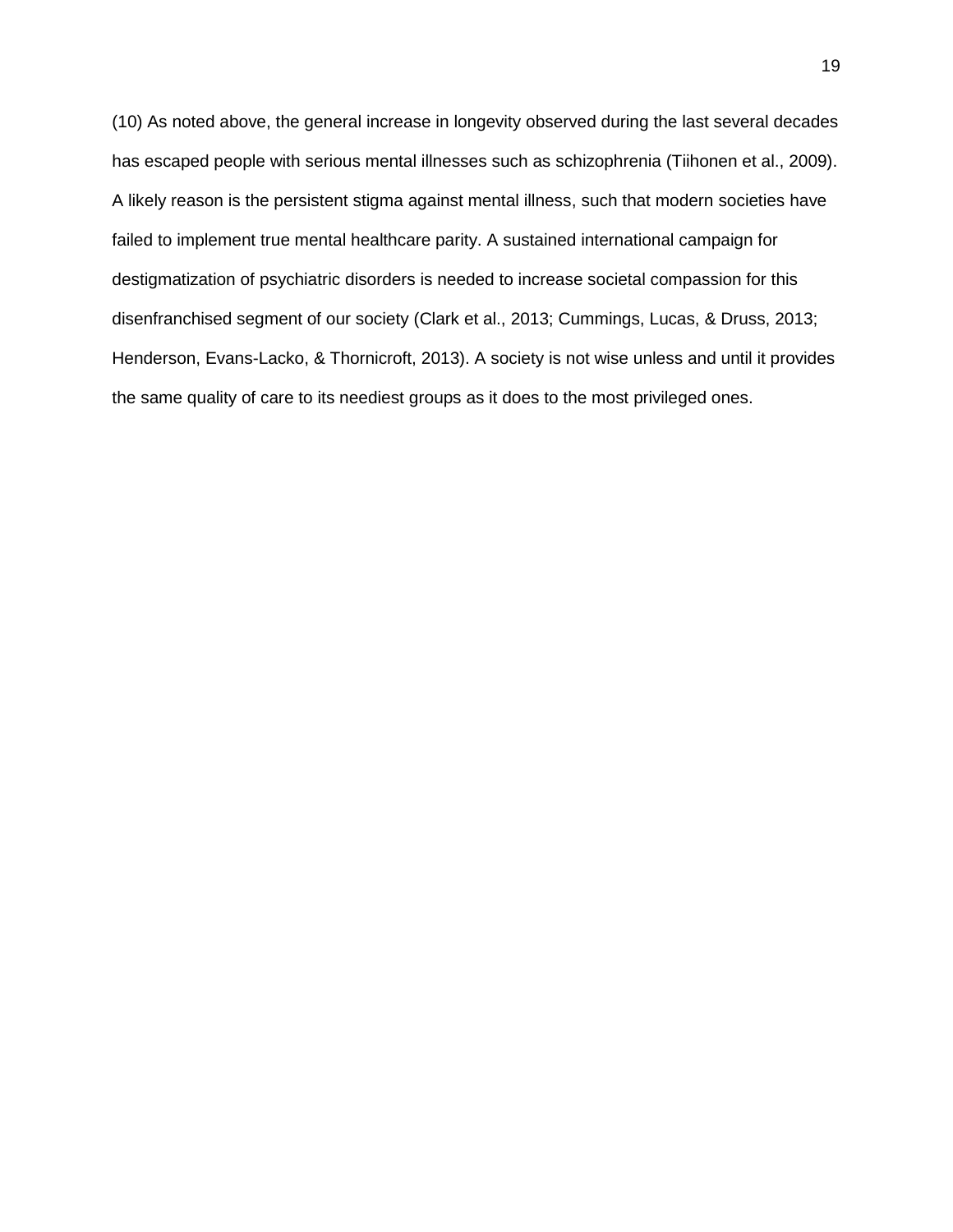#### **References**

- Almeida, D. M. (2005). Resilience and vulnerability to daily stressors assessed via diary methods. *Current Directions in Psychological Science*, *14*, 64-68.
- Amundsen, D. W., & Diers, C. J. (1973). The age of menopause in Medieval Europe. *Human Biology*, *45*, 605-612.
- Attar-Schwartz, S., Tan, J.-P., Buchanan, A., Flouri, E., & Griggs, J. (2009). Grandparenting and adolescent adjustment in two-parent biological, lone-parent, and step-families. *Journal of Family Psychology*, *23*, 67-75.
- Auslander, L. A., & Jeste, D. V. (2004). Sustained remission of schizophrenia among community-dwelling older outpatients. *American Journal of Psychiatry*, *161*, 1490-1493.
- Bangen, K. J., Kaup, A. R., Mirzakhanian, H., Wierenga, C. E., Jeste, D. V., & Eyler, L. T. (2012). Compensatory brain activity during encoding among older adults with better recognition memory for face-name paires: An integrative functional, structural, and prefusion imaging study. *Journal of the International Neuropsychological Society*, *18*, 1- 12.
- Bangen, K. J., Meeks, T. W., & Jeste, D. V. (2013). Defining and assessing wisdom: A review of the literature. *American Journal of Geriatric Psychiatry*, *21*, 1254-1266.
- Barash, D. P. (2012). The evolutionary mystery of homosexuality. *The Chronicle of Higher Education*, *November 19*.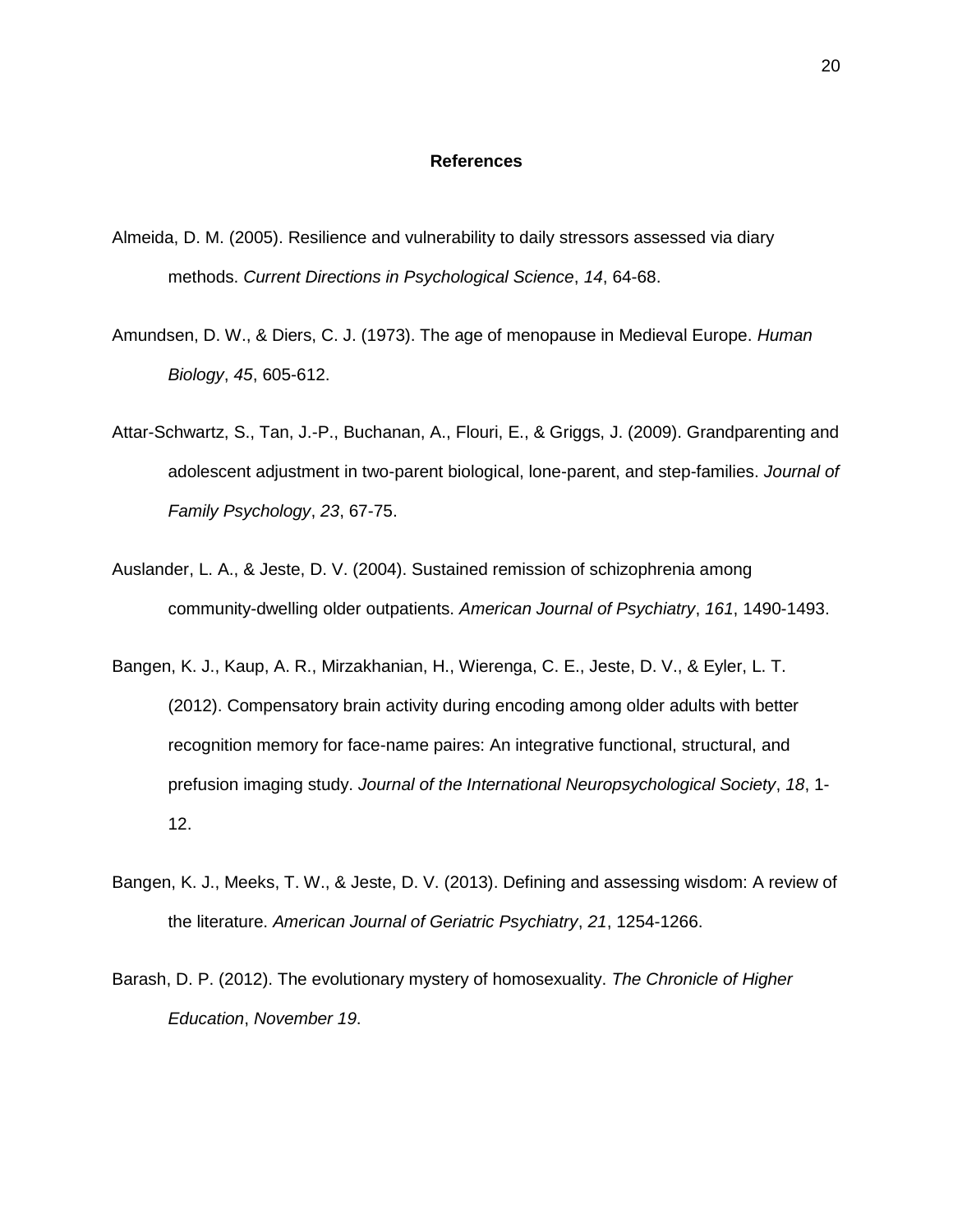- Blanchard-Fields, F. (2007). Everyday problem solving and emotion: An adult developmental perspective. *Current Directions in Psychological Science*, *16*, 26-31.
- Blanchflower, D. G., & Oswald, A. J. (2008). Is well-being U-shaped over the life cycle? *Social Science & Medicine*, *66*, 1733-1749.
- Bleuler, M. (1974). The long-term course of the schizophrenic psychoses. *Psychological Medicine*, *4*, 435-453.
- Brassen, S., Gamer, M., Peters, J., Gluth, S., & Buchel, C. (2012). Don't look back in anger! Responsiveness to missed chances in successful and nonsuccessful aging. *Science*, *336*, 612-614.
- Cabeza, R. (2002). Hemispheric asymmetry reduction in older adults: the HAROLD model. *Psychology and Aging*, *17*, 85-100.
- Carey, J. R., & Gruenfelder, C. (1997). Population biology of the elderly. In K. W. Wachter and C. E. Finch (Eds.), *Between Zeus and the Salmon*. Washington, DC: National Academy Press.
- Carstensen, L. L., Mikels, J. A., & Mather, M. (2006). Aging and the intersection of cognition, motivation, and emotion. In J. Birren and K. W. Schaie (Eds.), *Handbook of the Psychology of Aging*.
- Charles, S., Reynolds, C., & Gatz, M. (2001). Age-related differences and changes in positive and negative affect over 23 years. *Journal of Personality and Social Psychology*, *80*, 136-151.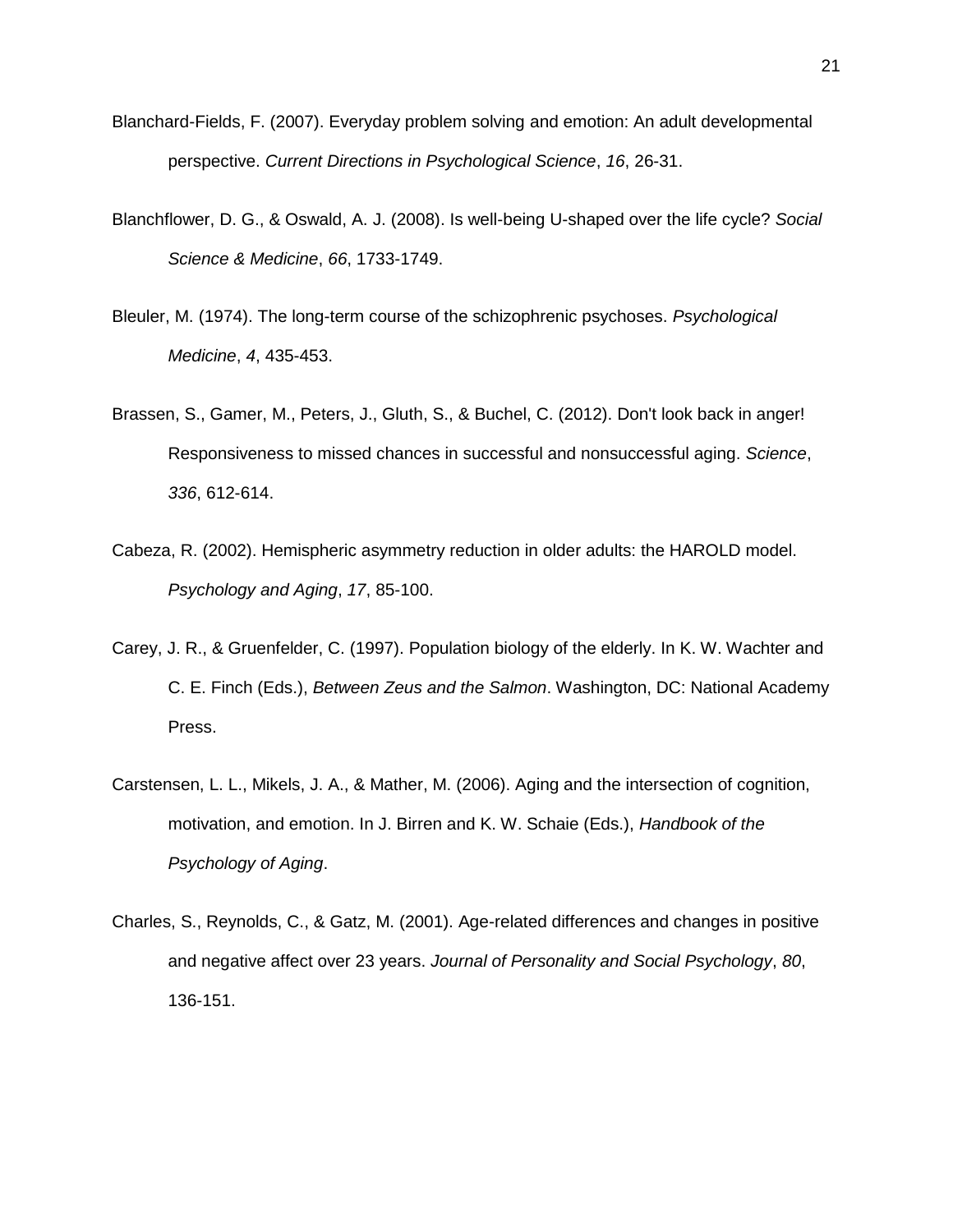- Clark, W., Welch, S. N., Berry, S. H., Collentine, A. M., Collins, R., Lebron, D., et al. (2013). California's historic effort to reduce the stigma of mental illness: The Mental Health Services Act. *Am J Publ Health*, *103*, 786-794.
- Clubb, R., Rowcliffe, M., Lee, P., Mar, K. U., Moss, C. J., & Mason, G. J. (2008). Compromised survivorship in zoo elephants. *Science*, *322*, 1649.
- Congressional Research Service. (2005). *CRS calculations from NCHS, Health, United States, 2005, With Chartbook on Trends in the Health of Americans, 2005, Table 29, Uses 2000 standard population*
- Cummings, J. R., Lucas, S. M., & Druss, B. G. (2013). Addressing public stigma and disparities among persons with mental illness: The role of federal policy. *Am J Publ Health*, *103*, 781-785.
- Dennis, N. A., & Cabeza, R. (2008). Neuroimaging of healthy cognitive aging. In T. A. Salthouse and F. E. M. Craik (Eds.), *Handbook of Aging and Cognition, Third Edition*.
- Di Tella, R., MacCulloch, R. J., & Oswald, A. J. (2003). The macroeconomics of happiness. *Review of Economics and Statistics*, *85*, 809-827.
- Eack, S. M., Hogarty, G. E., Cho, R. Y., Prasad, K. M., Greenwald, D. P., Hogarty, S. S., et al. (2010). Neuroprotective effects of cognitive enhancement therapy against gray matter loss in early schizophrenia: Results from a 2-Year fandomized controlled trial. *Archives of General Psychiatry*, *67*, 674-682.

Erikson, E. H. (1950). *Childhood and Society*. New York, NY: Norton.

Evans, E., & Jeste, D. V. (2004). Historical case conference: Williams Carlos Williams. *American Journal of Geriatric Psychiatry*, *12*, 129-133.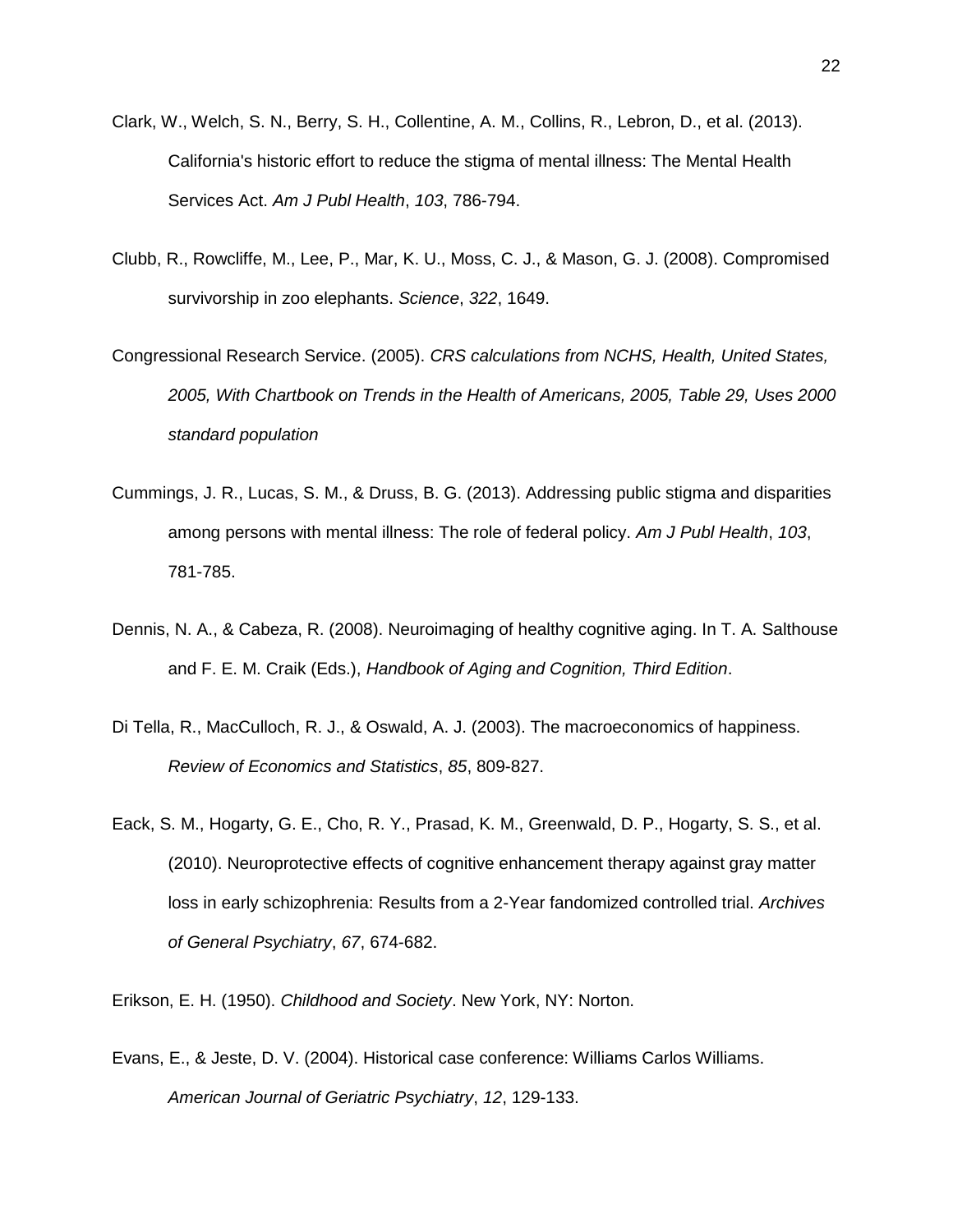- Eyler, L. T., Sherzai, A., Kaup, A. R., & Jeste, D. V. (2011). A review of functional brain imaging correlates of successful cognitive aging. *Biological Psychiatry*, *70*, 115-122.
- Finch, C. E. (2012). Evolution of the human lifespan, past, present, and future: Phases in the evolution of human life expectancy in relation to the inflammatory load. *Proceedings of the American Philosophical Society*, *156*, 9-44.
- Folsom, D. P., Depp, C., Palmer, B. W., Mausbach, B. T., Golshan, S., Fellows, I., et al. (2009). Physical and mental health-related quality of life among older people with schizophrenia. *Schizophrenia Research*, *108*, 207-213.
- Forrest, D. V., & Cote, L. J. (2002). The mortal phase of late life. *Journal of the American Academy of Psychoanalysis*, *30*, 329-340.
- Foster, E. A., Franks, D. W., Mazzi, S., Darden, S. K., Balcomb, K. C., Ford, J. K., et al. (2012). Adaptive prolonged postreproductive life span in killer whales. *Science*, *337*, 1313.
- Gage, F. H. (2002). Neurogenesis in the adult brain. *Journal of Neuroscience*, *22*, 612-613.
- Gooding, P. A., Hurst, A., Johnson, J., & Tarrier, N. (2012). Psychological resilience in young and older adults. *International Journal of Geriatric Psychiatry*, *27*, 262-270.
- Grossmann, I., Na, J., Varnum, M. E., Park, D. C., Kitayama, S., & Nisbett, R. E. (2010). Reasoning about social conflicts improves into old age. *Proceedings of the National Academy of Sciences*, *107*, 7246-7250.
- Grühn, D., Rebucal, K., Diehl, M., Lumley, M., & Labouvie-Vief G. (2008). Empathy across the adult lifespan: Longitudinal and experience-sampling findings. *Emotion*, *8*, 753-765.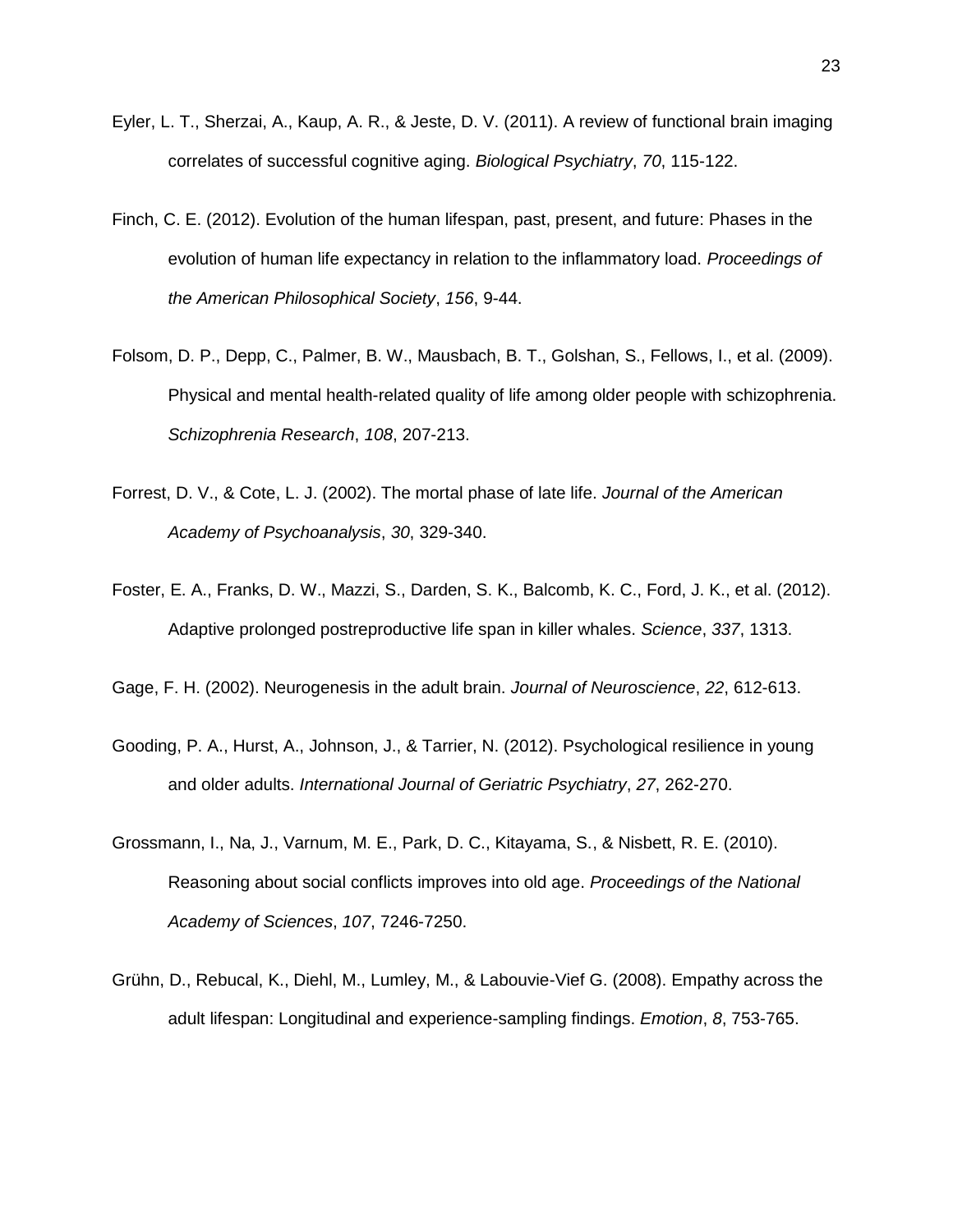- Hamilton, W. D. (1966). The moulding of senescence by natural selection. *Journal of Theoretical Biology*, *12*, 12-45.
- Harding, C. M., Brooks, G. W., Ashikaga, T., Strauss, J. S., & Breier, A. (1987). The Vermont longitudinal study of persons with severe mental illness I. Methodology, study sample and overall status 32 years later. *American Journal of Psychiatry*, *144*, 718-726.
- Hawkes, K. (2003). Grandmothers and the evolution of human longevity. *American Journal of Human Biology*, *15*, 380-400.
- Hawkes, K., O'Connell, J. F., & Blurton Jones, N. G. (1997). Hazda women's time allocation, offspring provisioning, and the evolution of long postmenopausal life spans. *Current Anthropology*, *38*, 551-557.
- Henderson, C., Evans-Lacko, S., & Thornicroft, G. (2013). Mental illness stigma, help seeking, and public health programs. *Am J Publ Health*, *103*, 777-780.
- Januchowski-Hartley, F. A., Graham, N. A., Cinner, J. E., & Russ, G. R. (2013). Spillover of fish naïveté from marine reserves. *Ecology Letters*, *16*, 191-197.
- Jeste, D. V., Depp, C. A., & Vahia, I. V. (2010). Successful cognitive and emotional aging. *World Psychiatry*, *9*, 78-84.
- Jeste, D. V., Savla, G. N., Thompson, W. K., Vahia, I. V., Glorioso, D. K., Martin, A. S., et al. (2013). Association between older age and more successful aging: Critical role of resilience and depression. *American Journal of Psychiatry*, *170*, 188-196.
- Jeste, D. V., & Vahia, I. (2008). Comparison of the conceptualization of wisdom in ancient Indian literature with modern views: Focus on the Bhagavad Gita. *Psychiatry*, *71*, 197- 209.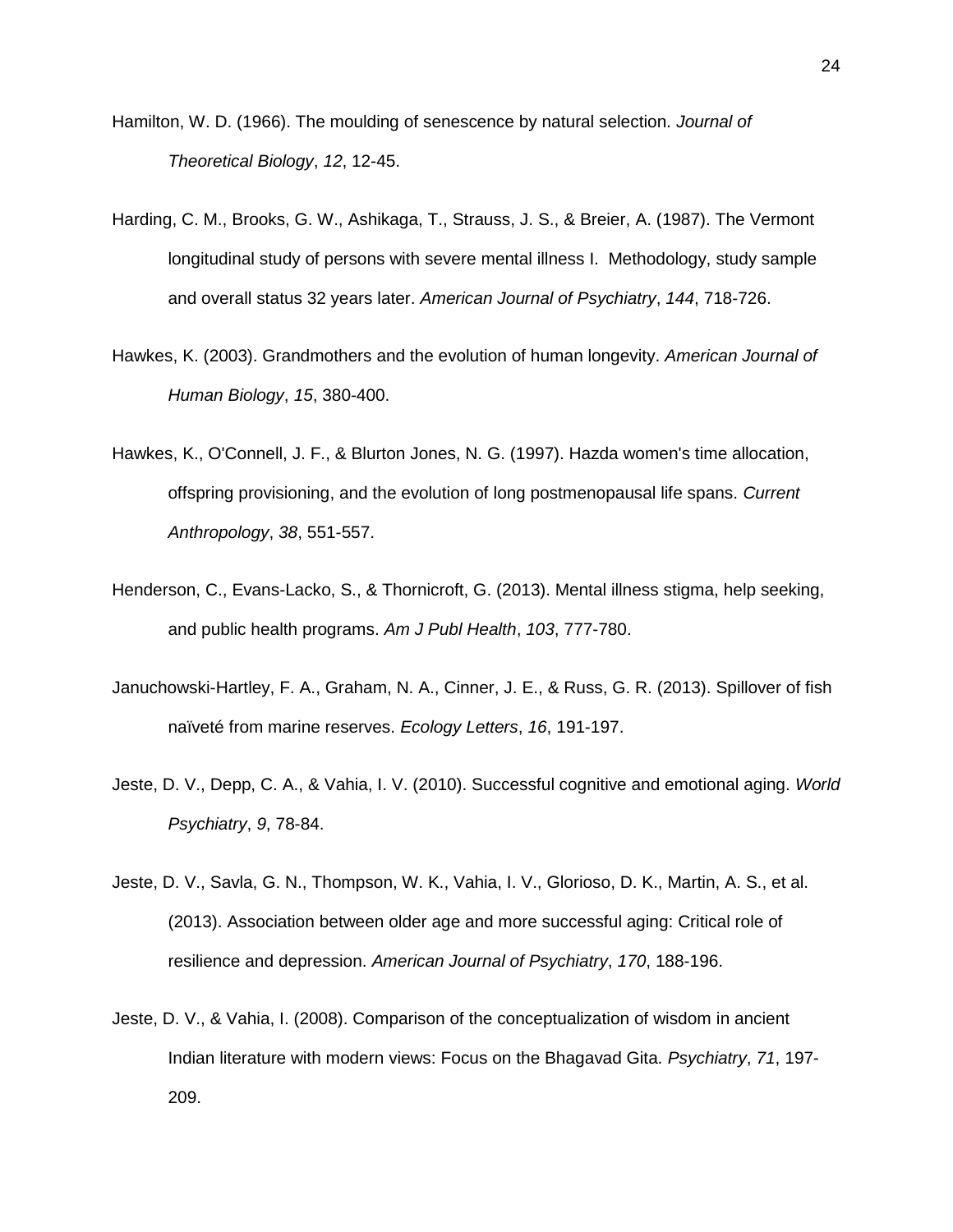- Jeste, D. V., Wolkowitz, O. M., & Palmer, B. W. (2011). Divergent trajectories of physical, cognitive and psychosocial aging in schizophrenia. *Schizophrenia Bulletin*, *37*, 451-455.
- Kaup, A. R., Mirzakhanian, H., Jeste, D. V., & Eyler, L. T. (2011). A review of the brain structure correlates of successful cognitive aging. *Journal of Neuropsychiatry and Clinical Neurosciences*, *23*, 15.
- Lahdenperä, M., Lummaa, V., Helle, S., Tremblay, M., & Russell, A. F. (2004). Fitness benefits of prolonged post-reproductive lifespan in women. *Nature*, *428*, 178-181.
- Lang, I. A., Llewellyn, D. J., Hubbard, R. E., Langa, K. M., & Melzer, D. (2011). Income and the midlife peak in common mental disorder prevalence. *Psychological Medicine*, *41*, 1365- 1372.
- Lazarov, O., Robinson, J., Tang, Y. P., Hairston, I. S., Korade-Mimics, Z., Lee, V. M., et al. (2005). Environmental enrichment reduces Abeta levels and amyloid deposition in transgenic mice. *Cell*, *120*, 701-713.
- López Ulloa, B. F., Møller, V., & Sousa-Poza, A. (2013). How does subjective well-being evolve with age?: A literature review. *Journal of Population Ageing*, *in press*.
- Mather, M., Canli, T., English, T., Whitfield, S., Wais, P., Ochsner, K., et al. (2004). Amygdala responses to emotionally valenced stimuli in older and younger adults. *Psychological Science*, *15*, 259-263.
- Mickler, C., & Staudinger, U. M. (2008). Personal wisdom: Validation and age-related differences of a performance measure. *Psychology and Aging*, *23*, 799.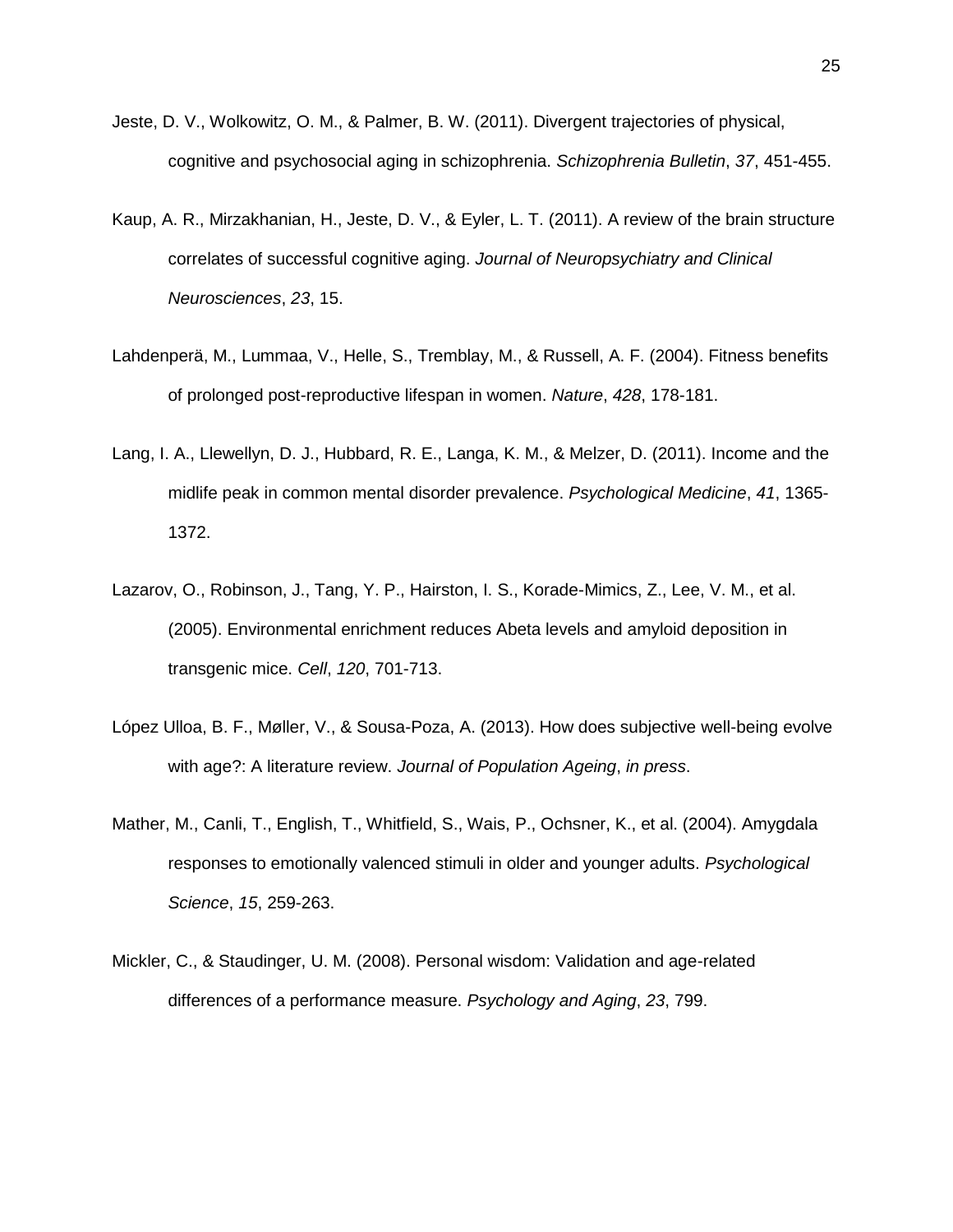- Mroczek, D. K., & Kolarz, C. M. (1998). The effect of age on positive and negative affect: A developmental perspective on happiness. *Journal of Personality and Social Psychology*, *75*, 1333-1349.
- Murray, C. J., Abraham, J., Ali, M. K., Alvarado, M., Atkinson, C., Baddour, L. M., et al. (2013). The State of US Health, 1990-2010: Burden of Diseases, Injuries, and Risk Factors. *Journal of the American Medical Association*.

Nasar, S. (1998). *A Beautiful Mind*. New York: Simon & Schuster.

Pinker, S. (2011). *The Better Angels of our Nature*. New York: Viking.

- Read, A. E., & Carstensen, L. L. (2012). The theory behind the age-related positivity effect. *Frontiers in Psychology*, *3*, 1-9.
- Richardson, D. S., Burke, T., & Komdeur, J. (2007). Grandparent helpers: The adaptive significance of older, postdominant helpers in the Seychelles warbler. *Evolution*, *61*, 2790-2800.
- Rifkin, J. (2009). *The empathic civilization: The race to global conciousness in a world in crisis*. New York, NY: J.P. Tarcher/Penguin.
- Roecke, C., Li, S. C., & Smith, J. (2009). Intraindividual variability in positive and negative affect over 45 days: Do older adults fluctuate less than younger adults? *Psychology and Aging*, *24*, 863-878.

Rowe, J. W., & Kahn, R. L. (1998). *Successful Aging*. New York, NY: Dell Publishing.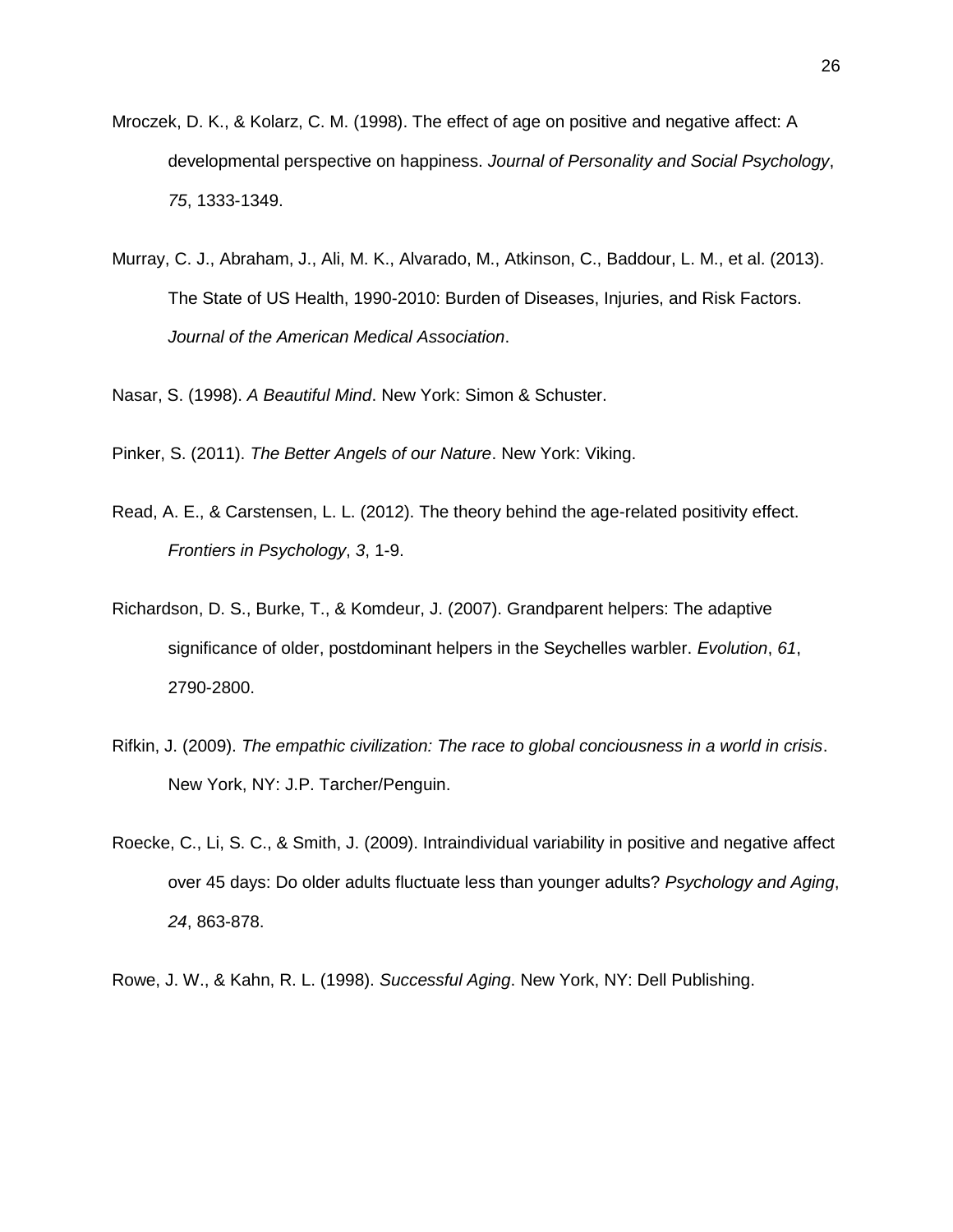- Saha, S., Chant, D., & McGrath, J. (2007). A systematic review of mortality in schizophrenia: Is the differential mortality gap worsening over time? *Archives of General Psychiatry*, *64*, 1123-1131.
- Saks, E. R. (2007). *The Center Cannot Hold: My Journey Through Madness*. New York: Hyperion.
- Shammi, P., & Stuss, D. T. (2003). The effects of normal aging on humor appreciation. *Journal of International Neuropsychological Society*, *9*, 855-863.
- Shrestha, L. B. (2013). *CRS Report for Congress: Life Expectancy in the United States. Available:<http://www.cnie.org/nle/crsreports/05mar/RL32792.pdf>*
- St Jacques, P. L., Bessette-Symons, B., & Cabeza, R. (2009). Functional neuroimaging studies of aging and emotion: Fronto-amygdalar differences during emotional perception and episodic memory. *Journal of the International Neuropsychological Society*, *15*, 819-825.
- Stone, A. A., Schwartz, J. E., Broderick, J. E., & Deaton, A. (2010). A snapshot of the age distribution of psychological well-being in the United States. *Proceedings of the National Academy of Sciences*, *107*, 9985-9990.
- Tarou, L. R. (2002). The behavior of aged great apes. In J. M. Erwin and P. R. Hof (Eds.), *Aging in Nonhuman Primates*. Basel, Kargel: Interdisciplinary Top Gerontol.
- Tiihonen, J., Lönnqvist, J., Wahlbeck, K., Klaukka, T., Niskanen, L., Tanskanen, A., et al. (2009). 11-year follow-up of mortality in patients with schizophrenia: A population-based cohort study (FIN11 study). *Lancet*, *374*, 620-627.
- Unutzer, J., Katon, W., Callahan, C. M., Williams, J. W. Jr., Hunkeler, E., Harpole, L., et al. (2002). Collaborative care management of late-life depression in the primary care